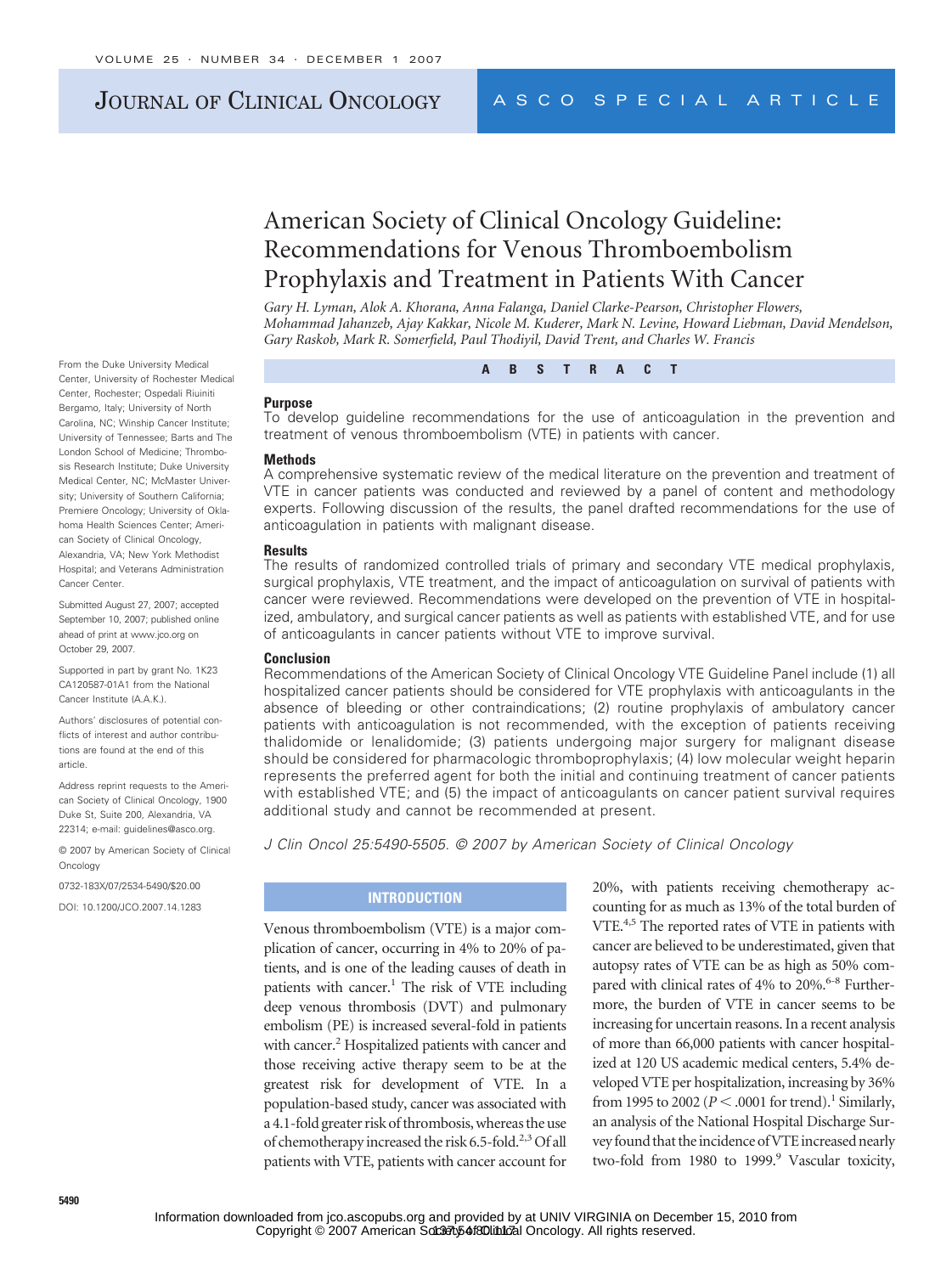particularly thromboembolism, is a specific toxicity of antiangiogenic drugs. Newer cancer regimens that include thalidomide, lenalidomide, or bevacizumab have reported very high rates of VTE.<sup>10-13</sup>

# *CONSEQUENCES OF CANCER-ASSOCIATED VTE*

The diagnosis of VTE has important clinical implications. In a prospective observational study of ambulatory patients with cancer initiating chemotherapy, venous and arterial thromboembolism together accounted for 9% of deaths.<sup>1</sup> Cancer diagnosed at the same time as, or within 1 year of an episode of VTE, is associated with a three-fold greater mortality at 1 year.<sup>14</sup> Hospitalized patients with VTE have a greater in-hospital mortality rate (odds ratio, 2.01; 95% CI 1.83 to 2.22;  $P < .0001$ ), and this is true of patients both with and without metastatic disease.<sup>15</sup> The risk of fatal PE in patients with cancer undergoing surgery is three-fold greater than in patients without cancer undergoing similar surgery.<sup>16</sup> In addition, VTE recurs three-fold more frequently in cancer patients than in patients who do not have cancer, and requires long-term anticoagulation with a two-fold greater risk of bleeding complications than in patients who do not have cancer.<sup>17</sup> VTE in patients with cancer also consumes health care resources. In a retrospective analysis, the mean length of DVT-attributable hospitalization was 11 days, and the average cost of hospitalization for the index DVT episode was \$20,065 in 2002 US dollars.<sup>18</sup> Reducing VTE in patients with cancer could therefore have a significant impact on morbidity, outcomes, use of health care resources and, above all, mortality. This guideline reviews the evidence base regarding risk factors, prevention, and treatment of VTE in patients with cancer, and provides clinical recommendations based on this evidence. Central venous catheter–associated thrombosis is an important complication of treatment in patients with cancer but is reviewed in a separate American Society of Clinical Oncology (ASCO) guideline on central venous catheters and will not be addressed here.

#### *RISK FACTORS FOR CANCER-ASSOCIATED VTE*

The risk of thrombosis differs across various cancer subgroups and over the natural history of the disease. The risk of VTE is highest in the initial period after the diagnosis of malignancy.<sup>19,20</sup> The association of VTE with specific sites of cancer such as pancreas, stomach, brain, ovary, kidney, and lung, and with the presence of metastatic disease, has been well documented.<sup>9,15,21-23</sup> Newer studies suggest a strong association with hematologic malignancies, particularly lymphomas.<sup>15,19</sup>

Patients with cancer receiving active therapy are at a greater risk for VTE. In a population-based study, chemotherapy was associated with a 6.5-fold increased risk of VTE.<sup>2,3</sup> Studies of newer cancer regimens, particularly those including antiangiogenic agents, have reported very high rates of VTE.<sup>10-13</sup> Hormonal therapy, particularly tamoxifen, has been associated with an increased risk of VTE. Erythropoiesis-stimulating agents are also associated with an increased risk of VTE; an association of myeloid growth factors with VTE has not been fully established.<sup>21,24,25</sup> The risk of VTE increases significantly when patients with cancer are hospitalized.<sup>26</sup> Patients with cancer undergoing surgery have a two-fold increased risk of postoperative DVT and a three-fold greater risk of fatal PE compared with patients who do not have cancer having similar surgery.<sup>16</sup> Other possible risk factors include a prechemotherapy platelet count  $\geq 350,000/\mu L^{21}$  and the presence of prothrombotic mutations.19,27 A comprehensive list of risk factors associated with VTE in patients with cancer is summarized in Table 1. Although a detailed discussion of the diagnostic process in patients with cancer at risk for VTE is beyond the scope of this guideline, symptomatic patients should be evaluated promptly. Symptoms suggestive of DVT include unilateral calf, leg, or thigh swelling or pain, whereas a diagnosis of DVT is generally based on a lower-extremity Doppler ultrasound. Symptoms suggestive of a PE include shortness of breath, tachypnea, pleuritic chest pain, a

| <b>Table 1.</b> Risk Factors for VTE in Patients With Malignant Disease                                                                                                                                |  |  |  |  |  |
|--------------------------------------------------------------------------------------------------------------------------------------------------------------------------------------------------------|--|--|--|--|--|
| Patient-related factors                                                                                                                                                                                |  |  |  |  |  |
| Older age <sup>15</sup>                                                                                                                                                                                |  |  |  |  |  |
| Race (higher in African Americans; lower in Asian-Pacific Islanders) <sup>20</sup>                                                                                                                     |  |  |  |  |  |
| Comorbid conditions (obesity, infection, renal disease, pulmonary disease, arterial thromboembolism) <sup>15,21,26,33</sup>                                                                            |  |  |  |  |  |
| Prior history of VTE <sup>26</sup>                                                                                                                                                                     |  |  |  |  |  |
| Elevated prechemotherapy platelet count <sup>21</sup><br>Heritable prothrombotic mutations <sup>19,34-36</sup>                                                                                         |  |  |  |  |  |
| Cancer-related factors                                                                                                                                                                                 |  |  |  |  |  |
| Primary site of cancer (GI, brain, lung, gynecologic, renal, hematologic) <sup>9,15,19-21,23</sup>                                                                                                     |  |  |  |  |  |
| Initial 3-6 months after diagnosis <sup>19,20,33</sup>                                                                                                                                                 |  |  |  |  |  |
| Current metastatic disease <sup>15,19,20,23,33,37</sup>                                                                                                                                                |  |  |  |  |  |
| Treatment-related factors                                                                                                                                                                              |  |  |  |  |  |
| Recent major surgery <sup>32,38,39</sup>                                                                                                                                                               |  |  |  |  |  |
| Current hospitalization <sup>15,26,40</sup>                                                                                                                                                            |  |  |  |  |  |
| Active chemotherapy <sup>2,23,26,37</sup>                                                                                                                                                              |  |  |  |  |  |
| Active hormonal therapy <sup>37,41-43</sup>                                                                                                                                                            |  |  |  |  |  |
| Current or recent antiangiogenic therapy (thalidomide, lenalidomide, bevacizumab*) <sup>11,28-31,44-46</sup>                                                                                           |  |  |  |  |  |
| Current erythropoiesis-stimulating agents <sup>21,24</sup>                                                                                                                                             |  |  |  |  |  |
| Presence of central venous catheters <sup>32,47-49</sup>                                                                                                                                               |  |  |  |  |  |
| Abbreviation: VTE, venous thromboembolism.<br>"Bevacizumab is clearly associated with an increased risk of arterial thrombotic events; an association with venous thrombosis is not fully established. |  |  |  |  |  |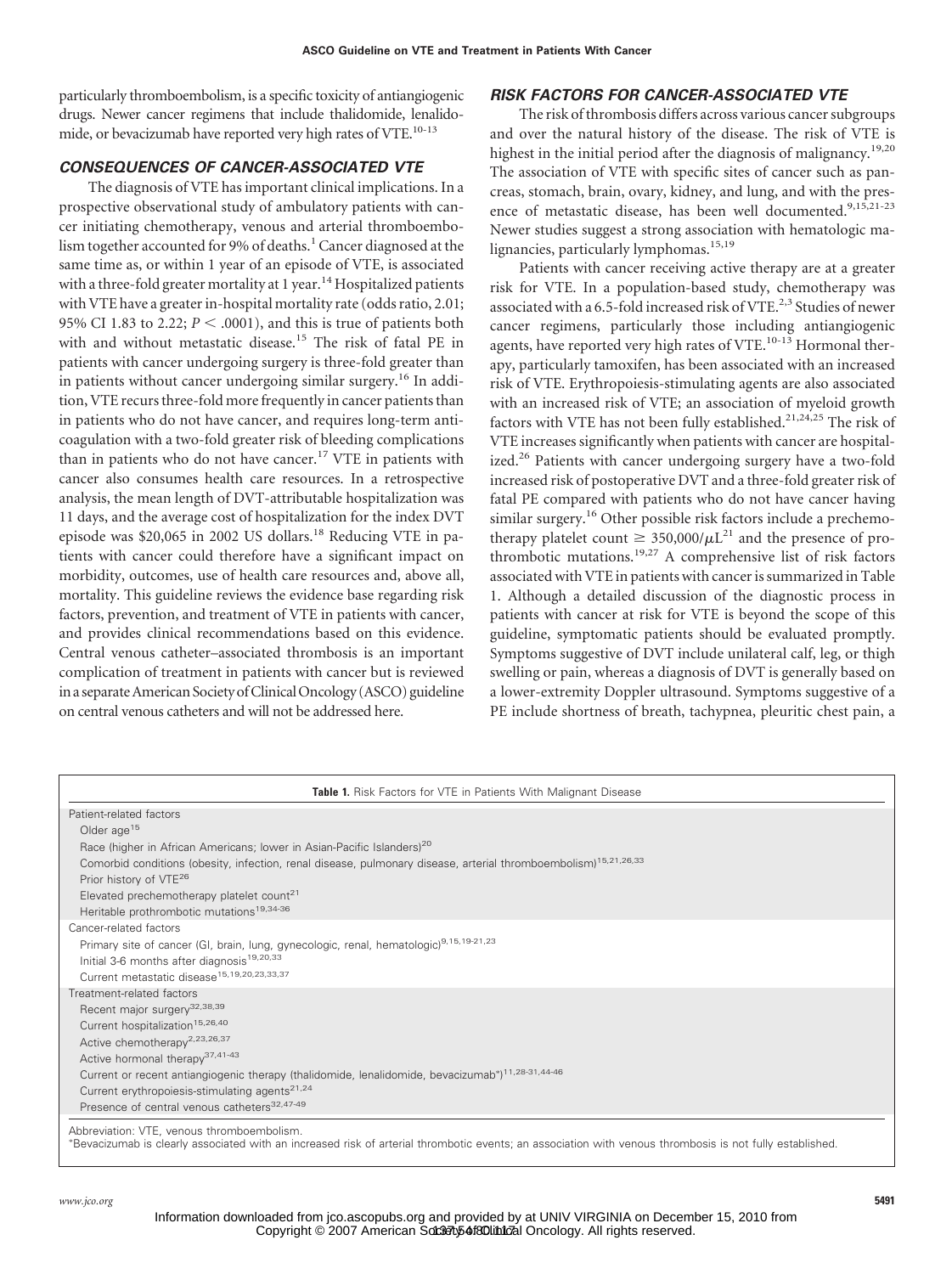#### **Lyman et al**

pleural rub, hypoxia, hemoptysis, tachycardia, syncope along with accompanying symptoms, and signs of a DVT or right heart failure. A diagnosis of PE is generally based on a ventilation/perfusion scan or spiral computed tomography scan.

#### *VARIATION IN CLINICAL PRACTICE*

Multiple randomized trials in a variety of patient populations have been conducted in the last 30 years demonstrating that primary prophylaxis can reduce DVT, PE, and fatal PE.<sup>50-54</sup> The American College of Chest Physicians (ACCP) guidelines on prevention of VTE recommend prophylaxis for acutely ill hospitalized medical or surgical patients with cancer.<sup>55</sup> Surveys of oncologists, however, show low rates of compliance with thromboprophylaxis.56,57 This may be related to under-recognition of prevalent risk factors, concern regarding the risk of bleeding, and lack of awareness of these guidelines within the oncology community. Identification of patients most at risk for VTE followed by institution of effective prophylaxis could have a significant impact on morbidity, delivery of cancer therapy, cancer-related outcomes, use of health care resources and, above all, mortality in patients with cancer.<sup>58</sup>

#### **GUIDELINE QUESTIONS**

(1) Should hospitalized patients with cancer receive anticoagulation for VTE prophylaxis?

(2) Should ambulatory patients with cancer receive anticoagulation for VTE prophylaxis during systemic chemotherapy?

(3) Should patients with cancer undergoing surgery receive perioperative VTE prophylaxis?

(4) What is the best method for treatment of patients with cancer with established VTE to prevent recurrence?

(5) Should patients with cancer receive anticoagulants in the absence of established VTE to improve survival?

# **PRACTICE GUIDELINES**

Practice guidelines are systematically developed statements that assist practitioners and patients in making decisions about care. Attributes of good guidelines include validity, reliability, reproducibility, clinical applicability, flexibility, clarity, multidisciplinary process, review of evidence, and documentation. Guidelines may be useful in producing better care and decreasing cost. Specifically, utilization of clinical guidelines may provide:

- (1) Improvements in outcomes
- (2) Improvements in medical practice
- (3) A means for minimizing inappropriate practice variation
- (4) Decision support tools for practitioners
- (5) Points of reference for medical orientation and education
- (6) Criteria for self-evaluation
- (7) Indicators and criteria for external quality review
- (8) Assistance with reimbursement and coverage decisions
- (9) Criteria for use in credentialing decisions

In formulating recommendations for the appropriate use of VTE prophylaxis and treatment in patients with cancer, ASCO considered these tenets, emphasizing a review of data from appropriately conducted and analyzed clinical trials. However, it is important to emphasize that guidelines cannot always account for individual variation among patients. They are not intended to supplant physician judgment regarding particular patients or special clinical situations, and cannot be considered inclusive of all proper methods of care or exclusive of other treatments reasonably directed at obtaining the same result. Accordingly, ASCO considers adherence to these guidelines to be voluntary, with the ultimate determination regarding their application to be made by the physician in light of each patient's circumstances. In addition, these guidelines describe the use of procedures and therapies in clinical practice; they cannot be assumed to apply to the use of these interventions performed in the context of clinical trials, given that clinical studies are designed to evaluate or validate innovative approaches in a disease for which improved management is needed. Because guideline development involves a review and synthesis of the literature, a practice guideline also serves to identify important questions and settings for further research.

# **METHODS**

#### *PANEL COMPOSITION*

The ASCO Health Services Committee (HSC) convened an Expert Panel consisting of experts in clinical medicine and research relevant to VTE in patients with cancer including medical and surgical oncology. Academic and community practitioners, an oncology fellow, and a patient representative were also part of the Panel. The Panel members are listed in the Appendix.

#### *LITERATURE REVIEW AND ANALYSIS*

*Literature search strategy.* An exhaustive systematic literature review was performed of randomized clinical trials (RCTs) examining the efficacy and safety of anticoagulation therapy in patients with cancer regarding survival, bleeding complications, and the prevention of VTE. The comprehensive search included the following electronic databases through the end of 2006: MEDLINE, EMBASE, Cancerlit, Cochrane Database of Systematic Reviews, Cochrane Central Register of Controlled Trials, Database of Abstracts of Reviews of Effect, and National Guideline Clearing House. Conference proceedings were searched from 2003 to 2006 (ASCO, American Society of Hematology, International Society of Thrombosis and Hemostasis). References from included articles, relevant excluded reports, and guidelines were searched by hand. In addition, the VTE Panel and other experts from North America and Europe were asked to review identified articles to ensure completeness and provide unpublished results. The literature search had no language restrictions. Subject headings and keywords used in the search process included four major categories, including medical subject headings and text words: venous thromboembolism; anticoagulation including vitamin K antagonists, unfractionated heparin (UFH), and low molecular weight heparin (LMWH); and all malignancies including solid tumors and hematologic malignancies. For RCTs, the recommended search strategy from the Cochrane Collaboration was used.<sup>59,60</sup> These three major search categories were combined by the Boolean "AND." The terms utilized within these major search categories were combined by the Boolean "OR."

*Inclusion and exclusion criteria.* Included studies had to be RCTs of adult patients with cancer randomly assigned to anticoagulation drug therapy or an appropriate control group. Anticoagulation had to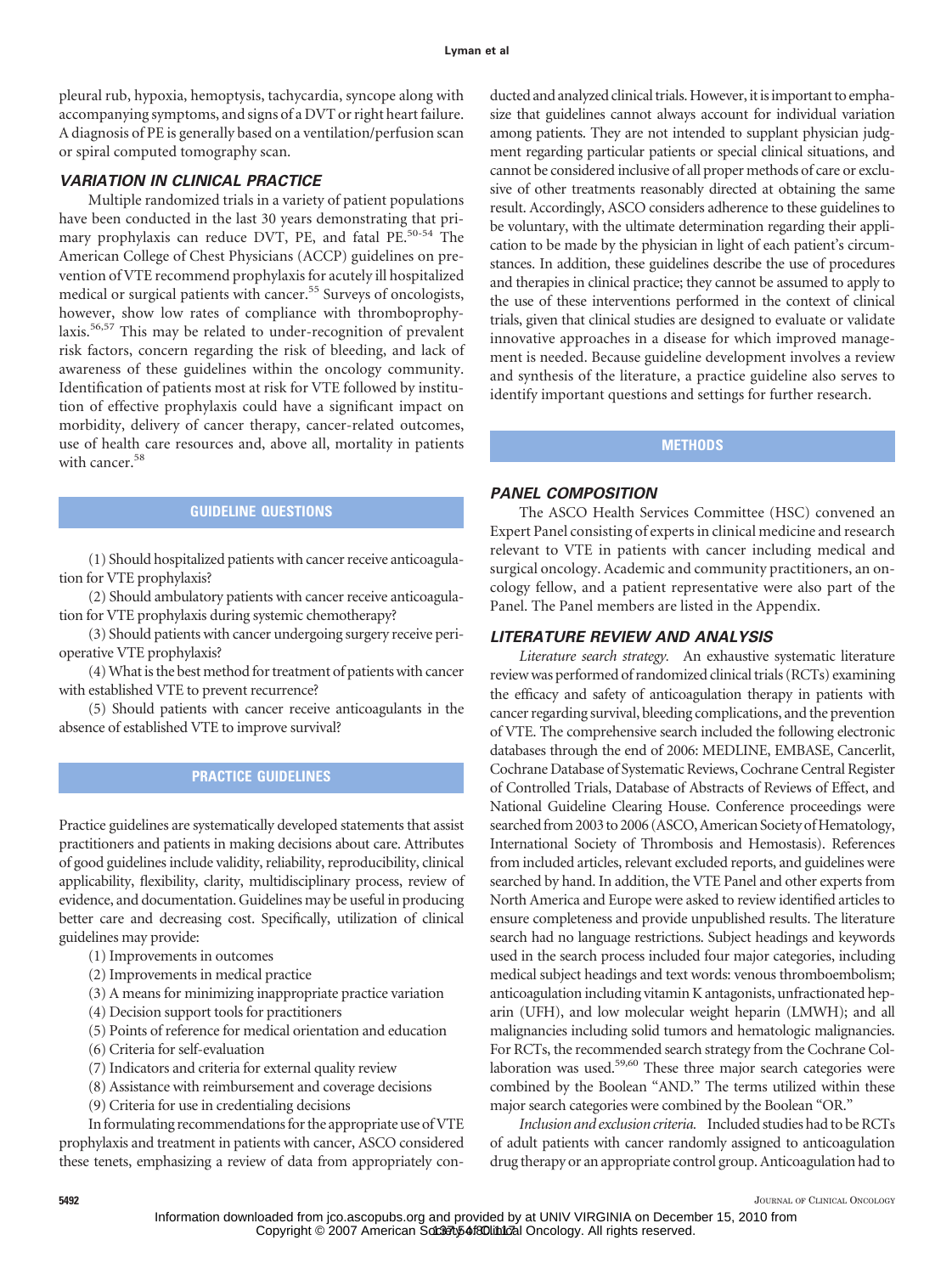be with LMWH, UFH, or an oral vitamin K antagonist. Studies were only included if they had VTE or mortality as a priori planned primary or secondary outcomes and described a method of regular patient follow-up to ensure a consistent and identical identification of the outcomes in both study arms. VTE had to be confirmed objectively. Studies were excluded if they were nonrandomized reports, post hoc subgroup analyses, or if they included only patients who did not have cancer. Given the substantial clinical differences, studies of thrombosis prophylaxis related to indwelling catheters were not included in this analysis. Among duplicate publications only the most recent or the most complete report was included.

*Data extraction.* Two reviewers extracted the data independently on basic study design, patient characteristics, study outcomes, and measures of study quality. Any discrepancies between reviewers were resolved by consensus. Data for analysis were abstracted systematically from the published reports and included authors and citation; category, general type, and stage of malignancy and other demographic patient characteristics; drugs, doses, and schedule of anticoagulation therapy and concomitant interventions; study design (eg, the type of control group [placebo*v*nonplacebo], appropriate description of randomization, blinding, concealment of therapy, description of patient withdrawals or dropouts, power calculations, and intention to treat analysis); and number of patientsinitially randomly assigned, the number of patients assessable, and the cumulative proportion experiencing specific outcomes.

*Study quality.* Overall study quality was evaluated by the method of Moher et al.<sup>61</sup> This scale represents a validated instrument for assessing the quality of RCTs. It evaluates study quality based on appropriate methods of randomization, appropriate description of blinding and treatment concealment, and appropriate description of study withdrawals or dropouts. The possible scoring range isfrom 0 to 5, with poor quality represented by a score of 2 or less.

### *CONSENSUS DEVELOPMENT BASED ON EVIDENCE*

The entire Panel met twice; additional work on the guideline was completed through a steering group. The purposes of the Panel meetings were to refine the questions addressed by the guidelines and to make writing assignments for the respective guideline sections. All members of the Panel participated in the preparation of the draft guideline document, which was then disseminated for review by the entire Panel. Feedback from external reviewers was also solicited. The content of the guidelines and the manuscript were reviewed and approved by the HSC and by the ASCO Board of Directors before dissemination.

#### *GUIDELINE AND CONFLICTS OF INTEREST*

All members of the Expert Panel complied with ASCO policy on conflicts of interest, which requires disclosure of any financial or other interest that might be construed as constituting an actual, potential, or apparent conflict. Members of the Expert Panel completed ASCO's disclosure form and were asked to reveal ties to companies developing products that might be affected by promulgation of the guidelines. Information was requested regarding employment, consultancies, stock ownership, honoraria, research funding, expert testimony, and membership on company advisory committees. The Panel made decisions on a case-by-case basis as to whether an individual's role should be limited as a result of a conflict. No limiting conflicts were identified.

#### *REVISION DATES*

At annual intervals, the Panel Co-Chairs and two Panel members designated by the Co-Chairs will determine the need for revisions to the guidelines based on an examination of current literature. If necessary, the entire Panel will be reconvened to discuss potential changes. When appropriate, the Panel will recommend revised guidelines to the HSC and the ASCO Board for review and approval.

# **RESULTS**

#### *SUMMARY OF LITERATURE SEARCH RESULTS*

While a limited number of meta-analyses of the value of anticoagulation in patients with cancer have been conducted, most have been limited in their methodology, including poor search and selection strategies, and inclusion of subgroup analyses of the study population with cancer.<sup>62</sup> Even meta-analyses used to support other clinical guidelines often fail to meet criteria for being truly systematic or of reasonable quality based on Quality of Reporting of Meta-Analyses (QUORUM) criteria.<sup>63</sup> The ACCP Conference on Antithrombotic and Thrombolytic Therapy uses a grading system reflecting the perceived strength of the recommendations.<sup>64</sup> Unfortunately, such guidelines only provide limited information on cancer-associated thrombosis.

*Primary prophylaxis.* Only three studies of a primary prophylaxis strategy in ambulatory patients with cancer have had VTE as a primary outcome and no meta-analysis of this issue has been completed.

*Secondary prophylaxis.* The comparative impact of LMWH versus vitamin K antagonists on recurrence of VTE specifically in patients with cancer has been studied in four RCTs, all showing a trend toward a lower risk of recurrent VTE for LMWH.<sup>65-68</sup> The comparative impact on cancer-specific mortality of anticoagulants given for VTE has been studied in a number of RCTs, including post hoc analyses of cancer subgroups. A meta-analysis of these studies has been reported by Conti et al.<sup>69</sup> These investigators found no significant different in cancer mortality in eight RCTs that compared LMWH and vitamin K antagonists for all patients (odds ratio  $[OR] = 0.95; 95\% \text{ CI}, 0.73 \text{ to}$ 1.23) or limited to patients with cancer ( $OR = 0.96$ ; 95% CI, 0.73 to 1.25). None of these studies was designed to study cancer-specific mortality. In another meta-analysis of RCTs of VTE patients comparing LMWH and UFH, Hettiarachchi et al<sup>70</sup> reported a lower 3-month mortality for the subgroup of patients with cancer treated with LMWH compared with those receiving UFH ( $OR = 0.61$ ; 95% CI, 0.40 to 0.93). Similar results were reported by an earlier meta-analysis.<sup>71</sup>

*Surgical prophylaxis.* A large number of RCTs of prophylactic anticoagulation have been performed in the perioperative and postoperative setting, although few have addressed outcomes specifically in a cancer population. Smorenberg et al<sup>72</sup> found that, despite a reduction in 3-year mortality in four retrospective studies of prophylactic UFH in resectable GI cancer (OR =  $0.65$ ; 95% CI, 0.51 to 0.84), a significant increase in 3-year mortality was found in two prospective RCTs among similar patients ( $OR = 1.66$ ; 95% CI, 1.02 to 2.71). A recent review of DVT prophylaxis, including subgroup analysis of patients with cancer undergoing surgical procedures, identified 26 studies.73 A significant reduction in DVT was observed in patients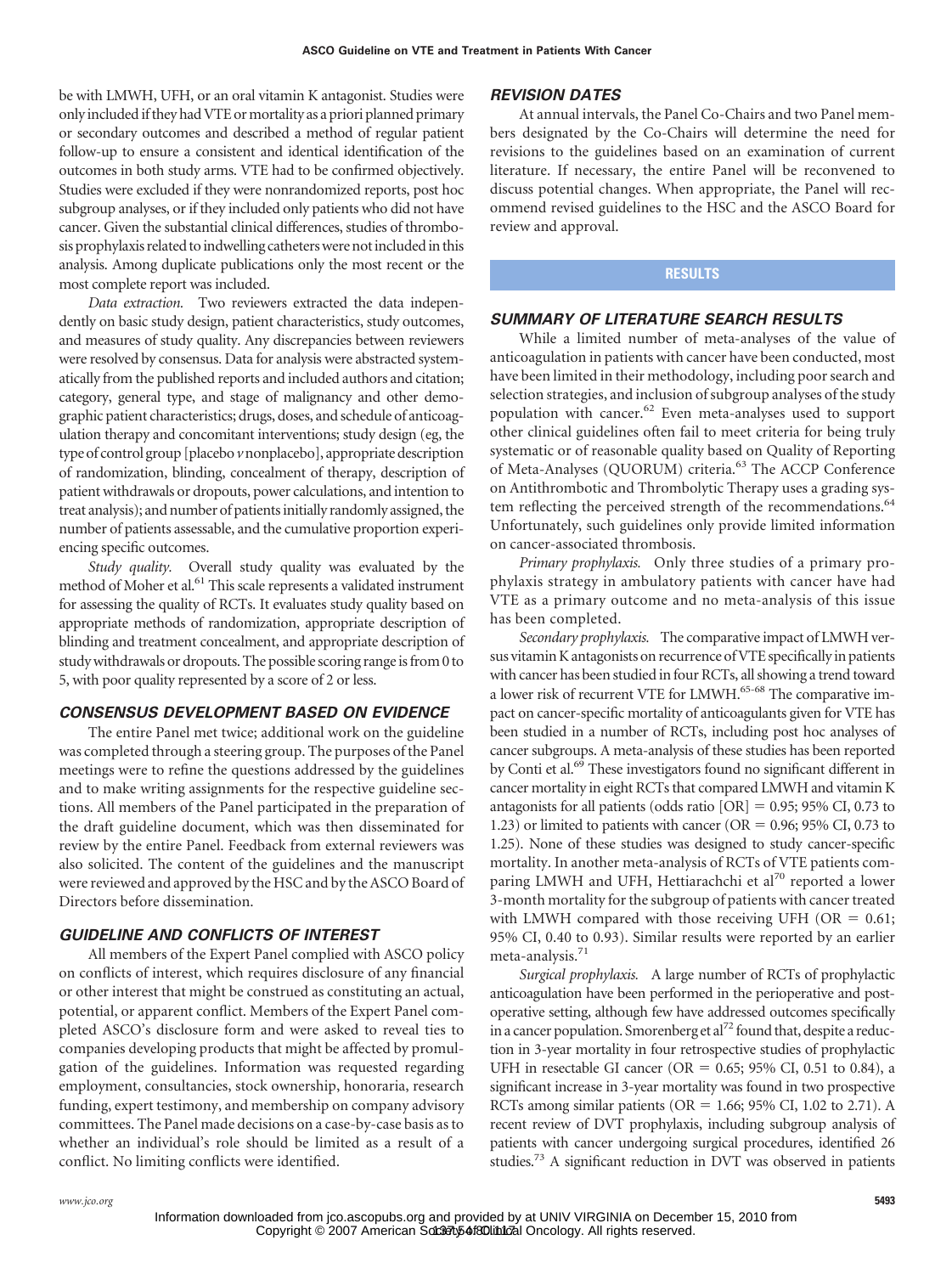receiving LMWH, whereas no difference was observed between LMWH and UFH. A meta-analysis of RCTs of prolonged LMWH compared with no postoperative prophylaxis in cancer patents undergoing abdominal surgery was reported by Rasmussen et al.<sup>74,75</sup> The most recent of these meta-analyses identified four RCTs comparing LMWH prophylaxis strategies. Patients receiving LMWH for 4 to 5 weeks after surgery experienced a significantly reduced risk of venographically detected DVT (relative risk  $[RR] = 0.44; 95\%$  CI, 0.28 to 0.70;  $P = 0.0005$ ) but not symptomatic VTE (RR = 0.35; 95% CI, 0.06 to 2.22;  $P = 0.27$ ) compared with those receiving a shorter course.<sup>75</sup> An individual patient data meta-analysis of the two studies of the LMWH tinzaparin confirmed a reduction in risk with extended prophylaxis.<sup>76</sup>

*Anticoagulation as cancer treatment.* A number of RCTs of anticoagulation treatment in patients with cancer without a diagnosis of VTE addressed overall or cancer-specific mortality as a primary outcome. No significant impact on 1-year mortality of vitamin K antagonists administered in patients with cancer without VTE wasfound in a meta-analysis including 1,443 patients in nine disease groups from five separate studies ( $OR = 0.89$ ;  $95\%$  CI, 0.70 to 1.13). However, this meta-analysis was not based on a comprehensive systematic review, it allowed trialsin the analysiswith a combination of anticoagulants, and it did not address the impact of bleeding complications.72 Another meta-analysis by the same authors explored the impact of UFH on survival in patients with cancer.<sup>62</sup> Only one study was identified as an RCT that studied UFH for more than 7 days.<sup>77</sup> Two other RCTs investigated UFH given via portal vein infusion continuously for 7 days and found a detrimental effect for UFH compared with control (OR = 1.66; 95% CI, 1.02 to 2.71).<sup>78,79</sup> In a recently reported metaanalysis, anticoagulation in patients with cancer without recognized VTE was found to decrease 1-year overall mortality significantly, with an RR of 0.905 (95% CI, 0.847 to 0.967;  $P = .003$ ).<sup>80</sup> The RR for mortality was 0.877 (95% CI, 0.789 to 0.975;  $P = .015$ ) with LMWH, compared with  $RR = 0.942$  (95% CI, 0.854 to 1.040;  $P = .239$ ) with warfarin. Major bleeding episodes occurred less frequently in LMWH patients than in patients receiving warfarin  $(P < .0001)$ .

#### *PREVIOUS GUIDELINES AND CONSENSUS STATEMENTS*

*ACCP.* The ACCP published an evidence-based guideline on antithrombotic and thrombolytic therapy, including chapters on the prevention and treatment of VTE.<sup>55,81,82</sup> This guideline addresses the broad range of patient indications for the prevention and treatment of VTE, but did not focus specifically on the cancer patient, although selected issues related to patients with cancer were discussed. The current ASCO initiative focuses on the specific issues arising in the patient with cancer, including some new issues that have emerged since the last published ACCP guideline. This provides an opportunity to consider some of these issues in greater detail and provide updated recommendations; it is, therefore, complementary to the effort of the ACCP.

*National Comprehensive Cancer Network.* The National Comprehensive Cancer Network (NCCN) is a not-for-profit alliance of 20 leading National Cancer Institute–designated cancer centers that develops and disseminates clinical practice guidelines in oncology. The NCCN VTE Panel was convened in 2005 and its guidelines were presented in March 2006. The current version of the recommendations on VTE management (version 2.2006) can be found at http://nccn.org/professionals/physician\_gls/PDF/vte.pdf.

Italian Guidelines. Since 2004, the Italian Association of Medical Oncology has published online recommendations to direct the clinical practice of Italian oncologists in the management of VTE in patients with cancer. These recommendations are amended annually and were most recently published in English in 2006.<sup>83</sup> The levels of evidence are provided according to a five-point rating system, and the strength of recommendations is assessed on the basis of their relative benefits and risks. The guideline recommendations are comprehensive and focus on six different aspects, including VTE associated with occult cancer, prophylaxis of VTE in cancer surgery, prophylaxis of VTE during chemotherapy or hormonal therapy, prophylaxis of VTE associated with central venous catheters, treatment of VTE in patients with cancer, and anticoagulation and prognosis of cancer.

#### **GUIDELINE RECOMMENDATIONS**

### *1. SHOULD HOSPITALIZED PATIENTS WITH CANCER RECEIVE ANTICOAGULATION FOR VTE PROPHYLAXIS?*

*Recommendation.* Hospitalized patients with cancer should be considered candidates for VTE prophylaxis with anticoagulants in the absence of bleeding or other contraindications to anticoagulation.

Literature review and analysis. The reported frequency of VTE in hospitalized patients with cancer has varied widely, with reported incidences ranging from 0.6% to 18% (Table 2).<sup>9,15,22,23,85</sup> Patients at particularly high risk for VTE include older patients, patients with cancers of the brain, pancreas, GI tract, ovary, kidney, bladder, lung, and the hematologic malignancies; patients with metastatic disease; and immobilized, neutropenic, and infected patients. Three doubleblind, placebo-controlled, multicenter studies of pharmacologic thromboprophylaxis with either LMWH or fondaparinux in acutely ill hospitalized patients have been reported (Table 3). $86-88$  The three studies differed in their inclusion criteria and patients with cancer constituted only a minority of the enrolled participants. Although each study reported a statistically significant reduction in VTE with pharmacologic prophylaxis, only one study provided outcome data for the cancer subset, which was not statistically significant.<sup>85,89</sup> Previous studies on medical prophylaxis using UFH 5000 IU given twice daily in acutely ill medical patients failed to demonstrate a significant reduction in fatal PE.<sup>90</sup> However, other studies utilizing UFH tid  $(5,000 \text{ IU})$  have indicated efficacy equivalent to LMWH.<sup>91</sup> Analysis of the PREVENT trial data showed that asymptomatic proximal DVT was associated with an increased mortality rate.<sup>87</sup> Although none

| Table 2. Frequency of Venous Thrombosis in Hospitalized Patients<br>With Cancer |                         |                   |      |  |  |
|---------------------------------------------------------------------------------|-------------------------|-------------------|------|--|--|
|                                                                                 | No. of Hospitalizations | <b>VTE Events</b> |      |  |  |
| Reference                                                                       | or Patients             | No.               | $\%$ |  |  |
| Levitan et al <sup>22*</sup>                                                    | 1,211,944               | 7,238             | 0.6  |  |  |
| Sallah et al <sup>23</sup>                                                      | 1.041                   | 81                | 7.8  |  |  |
| Stein et al <sup>9</sup>                                                        | 40,787,000              | 837,000           | 2    |  |  |
| Khorana et al <sup>15</sup> t                                                   | 66,106                  | 5,272             | 5.4  |  |  |
| Khorana et al <sup>84</sup>                                                     | 1.015.598               | 41,666            | 4.1  |  |  |

\*Medicare claims data base only includes patients age  $\geq 65$  years. †Included only patients with cancer with neutropenia.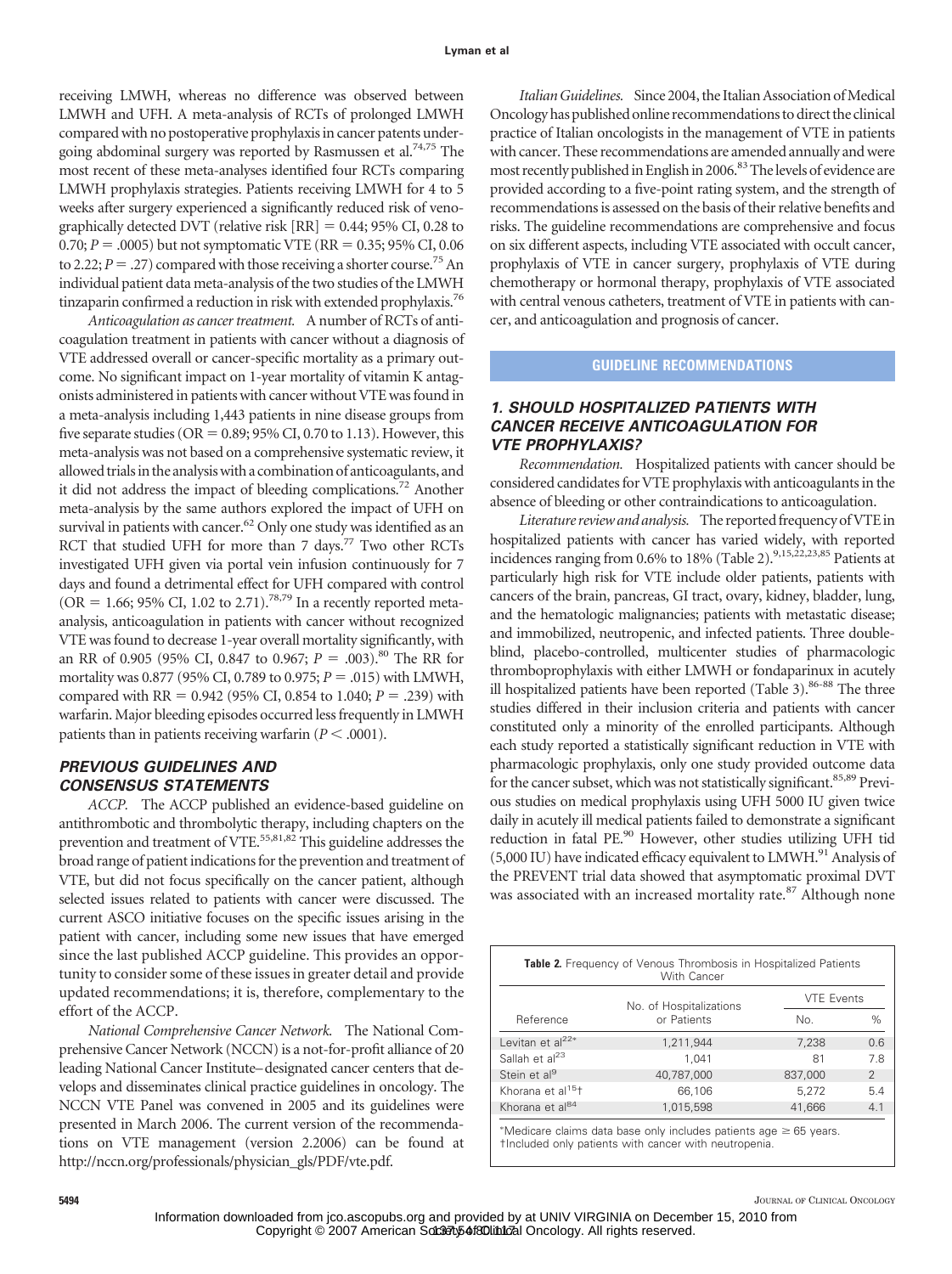| <b>Table 3.</b> Trials of Anticoagulants for VTE Prophylaxis in Acutely III Hospitalized Medical Patients |               |            |                    |                               |              |                    |             |              |               |                                 |
|-----------------------------------------------------------------------------------------------------------|---------------|------------|--------------------|-------------------------------|--------------|--------------------|-------------|--------------|---------------|---------------------------------|
|                                                                                                           | Total No. of  |            | Cancer<br>Patients | Placebo Events                |              | Treatment Events   |             | Relative     |               |                                 |
| Reference                                                                                                 | Patients      | No.        | $\%$               | No.                           | $\%$         | No.                | %           | Risk         | D             | 95% CI                          |
| MEDENOX85,86,89                                                                                           | 579*          | 72         | 12.4               | 43/288<br>$8/41$ <sup>+</sup> | 14.9<br>19.5 | 16/291<br>3/311    | 5.5<br>9.7  | 0.37         | < 0.001       | $0.22$ to $0.63$                |
| PREVENT <sup>87</sup><br>ARTEMIS <sup>88</sup>                                                            | 3.706<br>849‡ | 190<br>131 | 5.1<br>15.4        | 73/1.473<br>34/323            | 4.96<br>10.5 | 42/1.518<br>18/321 | 2.77<br>5.6 | 0.55<br>0.47 | .0015<br>.029 | $0.38$ to $0.8$<br>0.08 to 0.69 |

Abbreviations: VTE, venous thromboembolism; MEDENOX, Prophylaxis in Medical Patients with Enoxaparin; PREVENT, Prospective Evaluation of Dalteparin Efficacy for Prevention of VTE in Immobilized Patients Trial; ARTEMIS, ARixtra for ThromboEmbolism Prevention in a Medical Indications Study. MEDENOX included a 20-mg enoxaparin arm of 287 patients with event rates equivalent to placebo. Number includes only placebo and patients receiving

40-mg treatment.

 $\dagger$ Number of patients with cancer treated with placebo and 40-mg treatment arms. Nonstatistical difference  $P = .4$ .

‡Total patients assessable for safety analysis; only 644 patients were assessable for primary end point.

of the deaths was considered related to VTE, one third of the deaths were due to cancer, suggesting that asymptomatic VTE in the patients with cancer in this study, most likely, was associated with advanced malignancy.<sup>92</sup>

The 2004 ACCP guidelines strongly recommend (1A) pharmacologic prophylaxis with either low-dose heparin or LMWH for bedridden patients with active cancer.<sup>55</sup> It should be noted that these recommendations are based on clinical trials in which only a minority of enrolleeswere patientswith cancer. However, evenin the absence of clear treatment data in hospitalized patients with cancer, the low complication rates observed with prophylaxis in the major medical trials appear to justify the use of pharmacologic prophylaxis in hospitalized patientswith cancer. However, none of the randomized studies discussed here has reported bleeding data specifically in the subgroup of patients with cancer (Table 4).

# *2. SHOULD AMBULATORY PATIENTS WITH CANCER RECEIVE ANTICOAGULATION FOR VTE PROPHYLAXIS DURING SYSTEMIC CHEMOTHERAPY?*

#### *Recommendations*

(1) Routine prophylaxis with an antithrombotic agent is not recommended.

(2) Patients receiving thalidomide or lenalidomidewith chemotherapy or dexamethasone are at high risk for thrombosis and warrant prophylaxis. Until such time as data are available from RCTs, LMWH or adjusted-dose warfarin (international normalized ratio  $[INR] \sim 1.5$ ) is recommended in myeloma patients receiving thalidomide plus chemotherapy or dexamethasone. *This recommendation is based on extrapolation from studies of postoperative prophylaxis in orthopedic surgery and a trial of adjusted-dose warfarin in breast cancer*.

(3) RCTs evaluating antithrombotic agents are needed in patients with multiple myeloma receiving thalidomide or lenalidomide plus chemotherapy and/or dexamethasone.

(4) Research identifying better markers of ambulatory patients with cancer most likely to develop VTE is urgently needed.

#### *Literature Review and Analysis*

*Low-dose warfarin.* There are few data available on the prevention ofVTEin ambulatory patientswith cancer. In one study, Levine et  $al<sup>93</sup>$  showed that low-dose warfarin is effective in reducing the rate of thrombosis during chemotherapy. In a double-blind randomized trial, 311 patients with metastatic breast cancer were given either very low dose warfarin (1 mg for 6 weeks followed by adjusted dose to a target INR of 1.3 to 1.9) or placebowhile receiving chemotherapy. The rate of thrombosis was 0.65% in the warfarin arm and 4.4% in the placebo arm, a statistically significant 85% risk reduction in the rate of VTE with no increase in bleeding. On the basis of these results, the number of patients needed to treat to avoid one event is 23.

*LMWH.* European investigators recently presented data in abstract form from two double-blind, placebo-controlled, RCTs (TOPIC-1 and TOPIC-2) in patients with metastatic breast cancer  $(n = 353)$  or stage III or IV non-small-cell lung carcinoma  $(n = 547).<sup>94</sup>$  Patients were randomly assigned to receive either 6 months of the LMWH certoparin (3,000 anti-factor Xa units daily) or placebo for primary prevention of chemotherapy-associated VTE.<sup>94</sup> Patients were screened for DVT by ultrasonography every 4 weeks while on study. In patients with breast cancer, there was no observed difference in the rates of VTE (4%), whereas rates of major bleeding complications during 6 months of treatment were 1.7% for the LMWH arm and 0% for the placebo arm. In patients with lung cancer, there was a nonsignificant trend toward effectiveness of LMWH prophylaxis, with VTE rates of 4.5% for the LMWH arm and 8.3% for the placebo arm  $(P = .07)$ . Major bleeding in patients with lung cancer occurred in 3.7% of the LMWH treated patients versus 2.2% in the placebo group. In a post hoc analysis, rates of VTE in patients with stage IV lung cancer who received LMWH were 3.5% compared with 10.1% for those receiving placebo ( $P = .03$ ). Certoparin is not currently available in the United States.

*Thalidomide and derivatives.* Routine use of prophylaxis in ambulatory patients with cancer receiving chemotherapy is not recommended because of conflicting data from clinical trials, concern about bleeding, the need for laboratory monitoring and dose adjustment, and the relatively low incidence of VTE. However, the risk of VTE in patients receiving thalidomide has been found to range from 17% to 26% in combination with dexamethasone,<sup>10,28</sup> and from 12% to 28% in combination with other chemotherapy agents including anthracyclines.29,30 Recent nonrandomized studies of thalidomide-containing regimens in patients with multiple myeloma have suggested efficacy for prophylactic anticoagulation with LMWH,<sup>95,96</sup> warfarin 1 mg<sup>95</sup> and 1.25 mg,  $97$  and aspirin.  $98$  Rajkumar et al  $99$  reported the results of a phase II trial of lenalidomide (an analog of thalidomide) plus dexamethasone in 34 patients with myeloma. Patients received either 80 or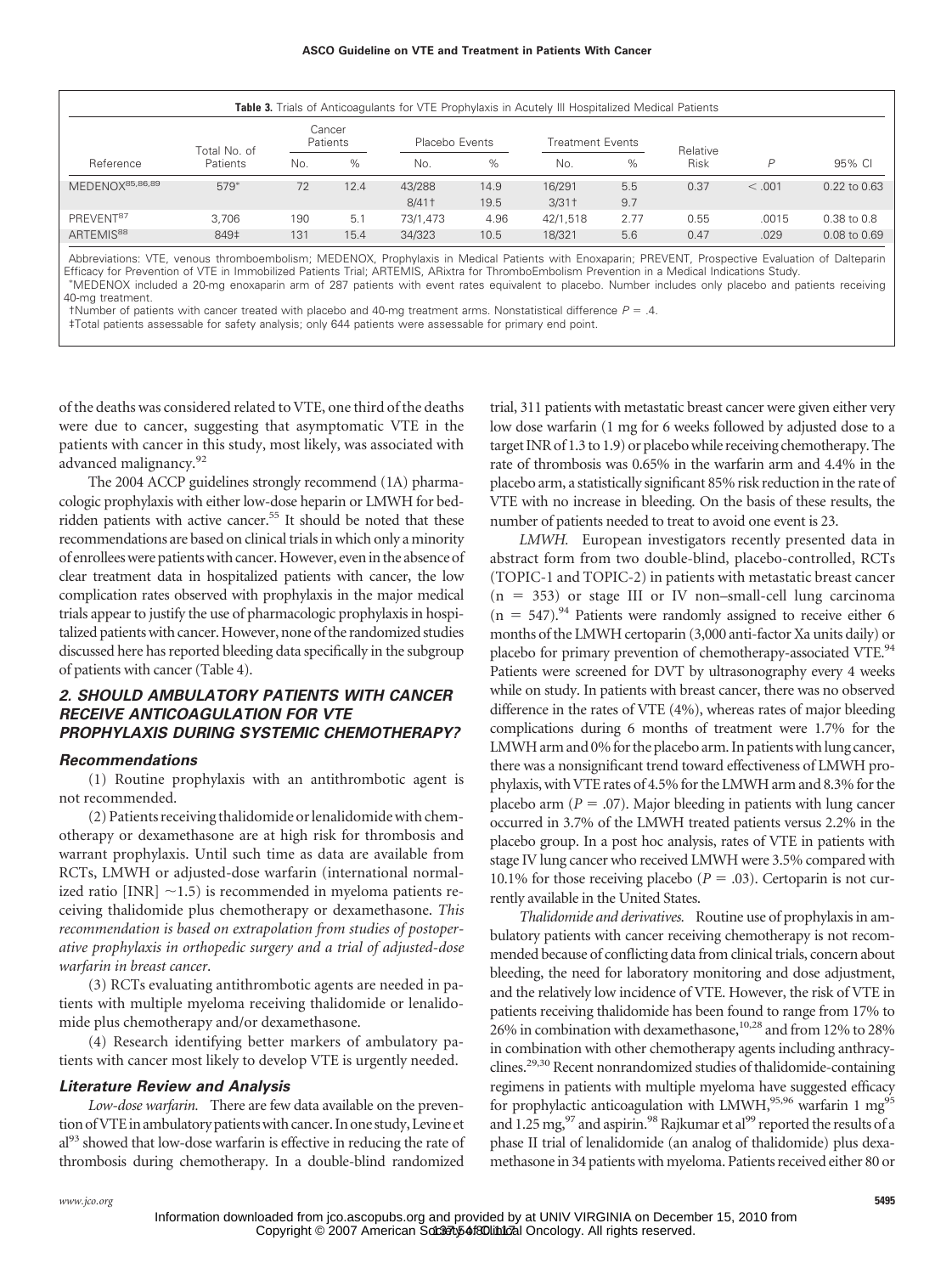#### **Lyman et al**

|                                  |                        | Table 4. Regimens for Prophylaxis/Treatment of VTE in Patients With Cancer |                                              |                                        |
|----------------------------------|------------------------|----------------------------------------------------------------------------|----------------------------------------------|----------------------------------------|
| Management                       | Drug                   | Regimen*                                                                   | <b>Estimated Weekly</b><br>Cost <sup>+</sup> | Estimated 6-Month<br>Cost <sup>+</sup> |
| Prophylaxis                      |                        |                                                                            |                                              |                                        |
| Hospitalized medical or surgical | Unfractionated heparin | 5,000 U every 8 hours§                                                     | \$12.08                                      | \$313.95                               |
| cancer patients#                 | Dalteparin             | 5,000 U daily                                                              | \$152.40                                     | \$3,962.50                             |
|                                  | Enoxaparin             | 40 mg daily                                                                | \$154.59                                     | \$4,019.29                             |
|                                  | Fondaparinux           | 2.5 mg daily                                                               | \$199.92                                     | \$5,197.92                             |
| Treatment of established VTE     |                        |                                                                            |                                              |                                        |
| Initial                          | Dalteparin#            | 100 U/kg every 12 hours                                                    | \$426.73                                     | <b>NA</b>                              |
|                                  |                        | 200 U/kg daily**                                                           | \$426.73                                     | <b>NA</b>                              |
|                                  | Enoxaparin#            | 1 mg/kg every 12 hours                                                     | \$541.06                                     | <b>NA</b>                              |
|                                  |                        | 1.5 mg/kg daily**                                                          | \$405.79                                     | <b>NA</b>                              |
|                                  | Heparin                | 80 U/kg IV bolus, then 18 U/kg/h IV<br>(adjust level based on PTT+)        | \$24.99                                      | <b>NA</b>                              |
|                                  | Fondaparinux#          | $<$ 50 kg, 5.0 mg daily                                                    | \$399.84                                     | <b>NA</b>                              |
|                                  |                        | 50-100 kg, 7.5 mg daily                                                    | \$599.76                                     | <b>NA</b>                              |
|                                  |                        | $>$ 100 kg, 10.0 mg daily                                                  | \$799.68                                     | <b>NA</b>                              |
|                                  | Tinzaparin             | 175 U/kg daily                                                             | \$198.17                                     | <b>NA</b>                              |
| Long term‡                       | Dalteparin             | 200 U/kg daily for 1 month; then<br>150 U/kg daily                         | \$334.12                                     | \$8,687.04                             |
|                                  | Warfarin               | 5-10 mg PO daily; adjust dose to<br><b>INR 2-3</b>                         | \$4.43                                       | \$115.15                               |

NOTE. Relative contraindications to anticoagulation include, among other conditions: active, uncontrollable bleeding; active cerebrovascular hemorrhage; dissecting or cerebral aneurysm; bacterial endocarditis; pericarditis, active peptic or other GI ulceration; severe, uncontrolled, or malignant hypertension; severe head trauma, pregnancy (warfarin), heparin-induced thrombocytopenia (heparin, LMWH), and epidural catheter placement. Dalteparin (Fragmin; Eisai Inc, Woodcliff Lake, NJ); Enoxaparin (Lovenox; sanofi aventis, Bridgewater, NJ); Fondaparinux (Arixtra; GlaxoSmithKline, Brentford, United Kingdom); Tinzaparin (Innohep; Pharmion, Boulder, CO). Abbreviations: VTE, venous thromboembolism; IV, intravenously; NA, not available; PTT, partial thromboplastin time; LMWH, low molecular weight heparin; PO, orally; INR, international normalized ratio; CMS, Centers for Medicare and Medicaid Services; FUL, Federal Upper Limit.

All subcutaneously except as indicated.

†Cost considerations for estimates provided. (1) Cost for injectable drugs is based on Medicare Part B price list effective September 30, 2006 (with no administration fees or other adjustments). (2) Cost estimates for warfarin do not include additional costs for frequent monitoring required to maintain INR in acceptable range. (3) Calculations assume a 70-kg patient. (4) Long-term therapy with dalteparin was calculated as follows: 6-month costs calculated with 1-month start-up + 5-month maintenance. Weekly costs estimated by dividing 6-month cost by 26 weeks. (5) Oral warfarin costs represent ambulatory oral prescriptions. These prices were calculated by using CMS published Medicaid FUL prices. Calculations were as follows: assumed a maximum of 90-day prescription for warfarin using FUL prices per tablet plus a typical dispensing fee of \$4.50 (90-day prescription estimated to be \$57.58). Six-month cost estimate is twice this amount. Weekly cost is estimated by maximum of 90-day prescription for warfarin using FUL prices per tablet plus a typical dispensing fee of \$4.50 (90-day prescription estimated to be \$57.58). Six-month cost estimate is twice this amount. Weekly cost is estimated by dividing 6-month cost by 26 weeks. §5,000 U every 12 hours has also been used but appears to be less effective.

‡Duration is for length of hospital stay or until ambulatory.

§5,000 U every 12 hours has also been used but appears to be less effective.

Not approved by the US Food and Drug Administration for this indication.

¶For 5-7 days minimum and until INR is in the therapeutic range for 2 consecutive days if changing to warfarin.

#Significant renal clearance; avoid in patients with creatinine clearance 30 mL/min or adjust dose based on anti-factorXa levels.

Optimal dosing unclear in patients 120 kg.

††PTT range of 1.5 to 2.5 the control value is commonly used. The best approach is to determine the PTT therapeutic range using the local method to correspond to a heparin level of 0.3 to 0.7 U/mL using a chromogenic Xa assay.

‡‡Total duration of therapy depends on clinical circumstances. Treatment for 6 months or longer is usually needed with active cancer.

325 mg of aspirin daily. Although the observed rate of VTE was lower than in a previous study of lenalidomide plus dexamethasone without aspirin prophylaxis, another trial casts doubt on the efficacy of aspirin as an antithrombotic agent in this population.100,101 Although similar concerns have arisen with novel antiangiogenic agents such as bevacizumab, the available data on the risk of thrombosis are contradictory, although a consistent increase in bleed risk has been encountered.<sup>11,31,102,103</sup>

### *3. SHOULD PATIENTS WITH CANCER UNDERGOING SURGERY RECEIVE PERIOPERATIVE VTE PROPHYLAXIS?*

#### *Recommendations*

(1) All patients undergoing major surgical intervention for malignant disease should be considered for thromboprophylaxis.

(2) Patients undergoing laparotomy, laparoscopy, or thoracotomy lasting greater than 30 minutes should receive pharmacologic thromboprophylaxis with either low-dose UFH or LMWH unless contraindicated because of a high risk of bleeding or active bleeding.

(3) Prophylaxis should be commenced preoperatively, or as early as possible in the postoperative period.

(4) Mechanical methods may be added to pharmacologic methods, but should not be used as monotherapy for VTE prevention unless pharmacologic methods are contraindicated because of active bleeding.

(5) A combined regimen of pharmacologic and mechanical prophylaxis may improve efficacy, especially in the highest-risk patients.

(6) Prophylaxis should be continued for at least 7 to 10 days postoperatively. Prolonged prophylaxis for up to 4 weeks may be considered in patients undergoing major abdominal or pelvic surgery for cancer with high-risk features such as residual malignant disease after operation, obese patients, and those with a previous history of VTE.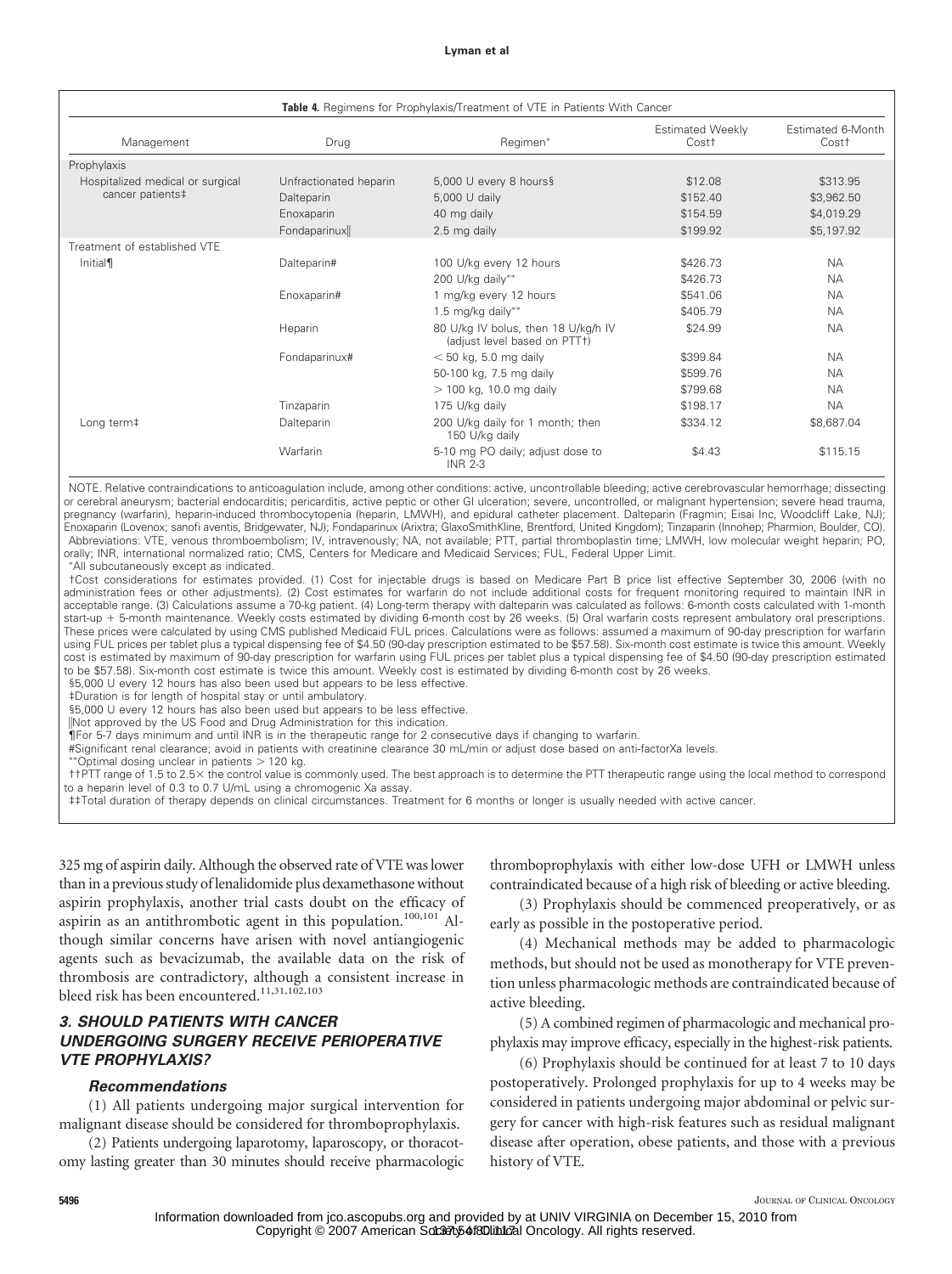#### *Literature Review and Analysis*

*Risk ofVTEin surgery.* VTEis a common complicationin cancer surgical patients.<sup>104</sup> The presence of malignant disease doubles the risk for DVT,<sup>105</sup> with reported incidences of asymptomatic calf vein thrombi at 40% to 80%, proximal-vein thrombi 10% to 20%, PE 4% to 10%, and fatal PE 1% to 5% without perioperative thromboprophylaxis.55 Factors influencing the risk of VTE in this setting include advanced age ( $OR = 2.6$ ), higher stage of disease ( $OR = 2.7$ ), increasing duration of anesthesia ( $OR = 4.5$ ), prolonged postoperative immobilization (OR = 4.4), and previous history of VTE (OR = 6.0).<sup>32</sup> Up to one fourth of symptomatic thromboembolic events occur after discharge and require readmission to the hospital.<sup>106</sup> Importantly, in an observational study, 40% of VTE events occurred 21 days after surgery and VTE was responsible for 46% of deaths within 30 days after surgery.<sup>32</sup> All patients undergoing major surgical intervention for malignant disease (laparotomy, laparoscopy, or thoracotomy lasting greater than 30 minutes) are considered at high risk for the development of VTE. On the other hand, surgery for malignant disease is associated with a greater frequency of bleeding complications, and need for blood transfusion independent of the type of prophylaxis employed.<sup>95</sup> An assessment of the risk of postoperative bleeding is based on several surgical considerations, including the extent of dissection and the adequacy of intraoperative hemostasis.

VTE prophylaxis in the surgical setting includes mechanical and pharmacologic methods. Mechanical methods overcome venous stasis either passively with graduated compression stockings, or actively with intermittent pneumatic calf compression (IPC) or mechanical foot pumps. Pharmacologic methods of thromboprophylaxis include UFH, LMWHs, fondaparinux (an indirect inhibitor of activated factor Xa), and the vitamin K antagonists.

*Mechanical prophylaxis.* Recent pooled analyses of studies of all three mechanical methods of thromboprophylaxis, evaluated in different patient populations, indicate that these methods employed as monotherapy for VTE prevention reduce the frequency of DVT by 66%, but only achieve a modest and insignificant reduction of 31% in the frequency of PE.<sup>97</sup> In a small study, 355 patients were randomly assigned to calf compression or control in trials that reported results for patients with cancer alone.<sup>98</sup> Rates of DVT decreased from 21% (control) to 12.8% with IPC. Pneumatic calf compression for 5 days has been shown in controlled trials to be of value in reducing VTE in both gynecologic malignancies and intracranial surgery. Its value in reducing VTE in gynecologic malignancy has been demonstrated in a controlled trial in which DVT rates decreased from 34.6% to 12.7%  $(P<.005).^\mathrm{107}$  Venous thrombosis detected by radioactive fibrinogen uptake decreased from  $18.4\%$  to  $1.9\%$   $(P = .0051)$  in 102 patients undergoing craniotomy for brain tumor, subarachnoid hemorrhage, or subdural hematoma.<sup>108</sup>

*UFH.* Low-dose UFH has been evaluated extensively for both the prevention of postoperative DVT and fatal PE.<sup>50</sup> Low-dose UFH is administered in a dose of 5,000 units, commencing 2 hours before operation, and continued every 8 hours subcutaneously after surgery. In cancer surgery patients it reduces DVT rates from 22% in controls to 9%.<sup>109</sup> In a meta-analysis of 10 trials with 919 patients with cancer, low-dose UFH prophylaxis reduced DVT rates from 30.6% in the control group to 13.6% in those receiving the active treatment  $(P < .001)$ .<sup>98</sup> Low-dose UFH is also effective in the prevention of PE, including in those whose operation is undertaken for cancer. Among a subgroup of 953 patients with cancer randomly assigned to low-dose heparin or control arms in the International Multicenter Trial, lowdose UFH prophylaxis reduced the frequency of PE from 0.8% in the control group to  $0.1\%$  in the UFH group.<sup>50</sup>

*LMWH.* Studies comparing the effects of LMWH and UFH on DVT rates in patients with cancer indicate broadly similar prophylactic efficacies for these two agents.<sup>110-112</sup> In a large randomized study of more than 600 assessable patients undergoing planned curative abdominal or pelvic surgery for cancer, enoxaparin 40 mg daily and UFH 5,000 U tid werefound to be equally efficacious in reducing VTE, with no differences in bleeding events or other complications.<sup>111</sup> In a large meta-analysis of available randomized trials comparing LMWH, UFH, and placebo or no treatment, LMWH appeared to be as safe and effective as UFH in reducing VTE, in both the general population and a large subgroup of patients with cancer. $91$  Another study compared 2,500 *v* 5,000 U of LMWH in 2,000 patients who underwent surgery, 65% of whom underwent laparotomy for cancer.112 DVT rates decreased from 14.9% in those receiving 2,500 U to 8.5% in those receiving  $5,000$  U ( $P = .001$ ). This study is the first to demonstrate that increasing the dose of LMWH can improve its thromboprophylactic efficacy in patients with cancer without increasing bleeding complications.112 Potential advantages favoring LMWHs over UFH in cancer surgery prophylaxis include once-daily versus tid injections and a lower risk of heparin-induced thrombocytopenia.

*Fondaparinux.* Fondaparinux was found to be at least as effective as dalteparin in preventing VTE in an RCT of high-risk abdominal surgery patients.<sup>32</sup> Nearly 68% of the 2,048 patients enrolled onto this study had cancer. A post hoc analysis suggested improved efficacy in reducing VTE for fondaparinux versus dalteparin in this large subgroup of patients with cancer.

*Combined prophylaxis.* A combined regimen of pharmacologic and mechanical prophylaxis may improve efficacy, especially in the highest-risk patients. A Cochrane review of 19 studies showed that low-dose UFH combined with graduated compression stockings was four times more effective for VTE prevention than low-dose UFH alone. $113$ 

*Prolonged prophylaxis.* Two recent randomized studies suggest that prolonging the duration of prophylaxis up to 4 weeks is even more effective than shorter duration therapy in reducing postoperative VTE.114,115 In an RCT, VTE rates were 4.8% in patients receiving enoxaparin for 4 weeks after surgery for abdominal or pelvic cancer versus 12% in patients receiving enoxaparin for 1 week after surgery  $(P = .02).$ <sup>114</sup> In a second randomized study, patients undergoing major abdominal surgery were randomly assigned to receive 4 weeks versus 1 week of dalteparin prophylaxis. VTE rates were 16.3% in the 1-week arm compared with 7.3% in the 4-week prophylaxis arm  $(P = .012).$ <sup>115</sup> More than half of patients in each arm in this second study underwent cancer surgery. There was no increase in bleeding complications associated with prolonged prophylaxis in either study.

*Specific surgical populations.* Laparoscopic surgery. There are limited data regarding the benefit of thromboprophylaxis in patients undergoing laparoscopic surgery. There are no prospective studies in cancer-specific populations. In a large retrospective study in patients with prostate cancer undergoing laparoscopic radical prostatectomy, the rate of symptomatic VTE was low  $(0.5\%)$ .<sup>116</sup> In the absence of prospective data, however, standard prophylactic regimens may be tailored to individual patient risk factors.

Neurosurgery. A randomized trial of 307 patients undergoing neurosurgical procedures showed a significant reduction in VTE with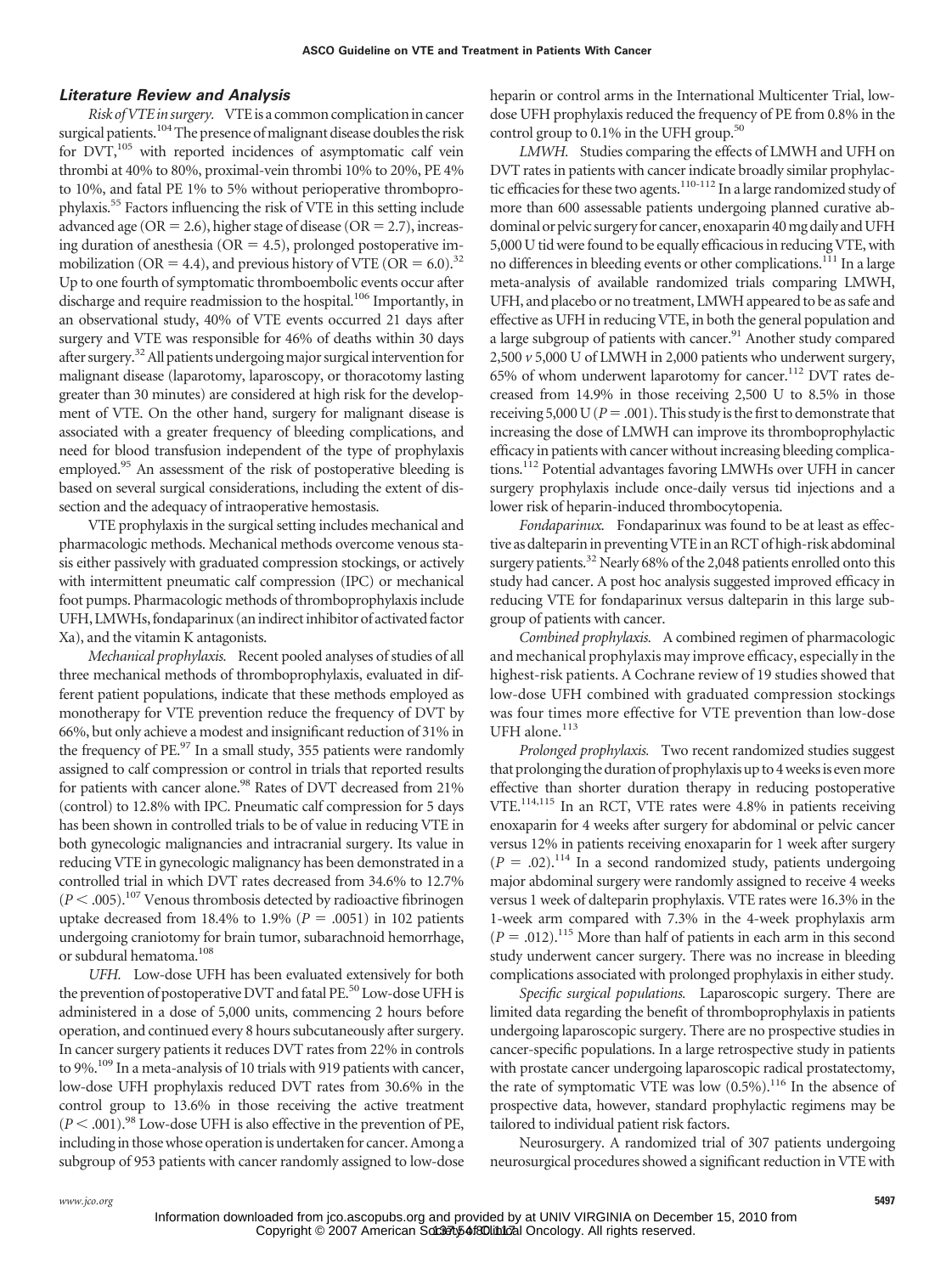LMWH and graduated compression stockings combined compared with compression stockings alone.<sup>117</sup>

Gynecologic oncology. Patients with gynecologic malignancies constitute a high-risk subgroup of surgical patients with cancer and have been studied specifically in clinical trials of both pharmacologic and mechanical thromboprophylaxis. In an RCT involving 185 patients undergoing operation for gynecologic malignancy, 13 of 88 patients (14.8%) receiving low-dose UFH every 12 hours and 12 of 97 patients (12.4%) in the control arm developed VTE, with no significant difference in the incidence of proximal DVT, calf vein thrombosis, or PE.118 However, another study showed that low-dose UFH administered every 8 hours and started before surgery reduced the DVT rate to 4% compared with 19% in the control arm ( $P < .001$ ).<sup>119</sup>

IPC was equally effective but with no significant complications such as bleeding.<sup>119</sup> In a study of patients with gynecologic malignancies undergoing surgery, IPC devices were placed intraoperatively and continued for 5 days.<sup>107</sup> IPC use was associated with a three-fold reduction in VTE. Advantages of IPC devices include safety, ease of use, and lower cost than pharmacologic methods.<sup>120</sup> Two RCTs and a large retrospective series have found the incidence of VTE to be 1% to 6.5% in a gynecologic oncology patient population treated with lowdose UFH, LMWH, or IPC.<sup>119-121</sup> When used during and after major gynecologic surgery, IPC may be as effective as low-dose UFH and LMWH in reducing DVT; unfortunately, most studies have included a small number of patients and these studies have not shown efficacy in lowering the incidence of PE or mortality.120-122 A more intensive prophylaxis regimen consisting of higher or more frequent doses of low-dose UFH or LMWH may be considered in patients with risk factors for IPC failure when used alone, such as age older than 60 years or prior VTE.120 Although data are limited in the gynecologic literature on the benefits of using a combination of mechanical and pharmacologic prophylaxis, presence of two of three identified risk factors for failing IPC (age  $> 60$  years, cancer, prior VTE) places patients in the highest risk category for the development of VTE.<sup>120</sup> A combined approach seems appropriate in the highest-risk patients, and is recommended by the Seventh ACCP Consensus Conference.<sup>55</sup>

# *4. WHAT IS THE BEST TREATMENT FOR PATIENTS WITH CANCER WITH ESTABLISHED VTE TO PREVENT RECURRENT VTE?*

#### *Recommendations*

(1) LMWH is the preferred approach for the initial 5 to 10 days of anticoagulant treatment of the cancer patient with established VTE.

(2) LMWH given for at least 6 months is also the preferred approach for long-term anticoagulant therapy. Vitamin K antagonists with a targeted INR of 2 to 3 are acceptable for long-term therapy when LMWH is not available.

(3) After 6 months, indefinite anticoagulant therapy should be considered for selected patients with active cancer, such as those with metastatic disease and those receiving chemotherapy. This recommendation is based on Panel consensus in the absence of clinical trials data.

(4) The insertion of a vena cava filter is only indicated for patients with contraindications to anticoagulant therapy and in those with recurrent VTE despite adequate long-term therapy with LMWH.

(5) For patients with CNS malignancies, anticoagulation is recommended for established VTE as described for other patients with cancer. Careful monitoring is necessary to limit the risk of hemorrhagic complications. Anticoagulation should be avoided in the presence of active intracranial bleeding, recent surgery, preexisting bleeding diathesis such as thrombocytopenia (platelet count  $<$  50,000/ $\mu$ L) or coagulopathy.

(6) For elderly patients, anticoagulation is recommended for established VTE as described for other patients with cancer. Careful monitoring and dose adjustment is necessary to avoid excessive anticoagulation and further increase in the risk of bleeding.

#### *Literature Review and Analysis*

Anticoagulant therapy is the preferred approach for most patients with the available agents for VTE prophylaxis and treatment summarized in Table 4 along with estimated costs. However, individual patients may require other modalities, including thrombolysis, thromboembolectomy, and/or placement of an IVC filter. The indications for the use of these additional modalities are essentially the same as for patients who do not have cancer.<sup>82</sup> Systemic thrombolysis is indicated in selected patients with life-threatening PE, and thrombolysis is indicated for selected patients with massive or nonresolving ileo-femoral thrombosis.

*Monotherapy with LMWH.* LMWH given for 3 to 6 months is more effective than vitamin K antagonists for preventing recurrent VTE.<sup>67,123</sup> The risks of LMWH therapy include bleeding complications and osteoporosis. RCTs indicate that the rates of major and overall bleeding with LMWH regimens given for 3 to 6 months are similar to those for patients receiving UFH or LMWH followed by oral vitamin K antagonist therapy.<sup>65,67,123</sup> Heparin-induced thrombocytopenia and clinically relevant osteoporosis occurred uncommonly. Treatment with subcutaneous LMWH should be given for at least 6 months.67 Indefinite treatment should be considered for selected patients with active cancer, such as those with metastatic disease and those receiving chemotherapy, because cancer is a strong continuing risk factor for recurrent VTE. The relative benefits and risks of continuing LMWH beyond 6 months, versus switching to oral vitamin K antagonist therapy, remains a clinical judgment in the individual patient in the absence of clinical trials data. Future studies to evaluate this are necessary.

The CLOT (Randomized Comparison of Low-Molecular-Weight Heparin Versus Oral Anticoagulant Therapy for the Prevention of Recurrent Venous Thromboembolism in Patients with Cancer) study is the largest reported RCT comparing LMWH with vitamin K antagonist therapy in patients with cancer with VTE.<sup>67</sup> Patients with cancer who had acute, symptomatic proximal DVT, PE, or both, were randomly assigned to receive LMWH (dalteparin 200 IU/kg of body weight subcutaneously once daily for 5 to 7 days) followed by a coumarin derivative for 6 months, or dalteparin alone for an extended period (6 months at 200 IU/kg of body weight once daily for 1 month followed by 150 IU/kg body weight once daily for 5 months). During the 6-month study period, symptomatic, objectively documented recurrent VTE occurred in 27 of 336 patients in the dalteparin-alone group (9%) and in 53 of 336 patients (17%) in the vitamin K antagonist group ( $P = .002$ ), a relative risk reduction of 49%.67 Major bleeding occurred in 6% in the dalteparin-alone group and in 4% in the vitamin K antagonist group (not statistically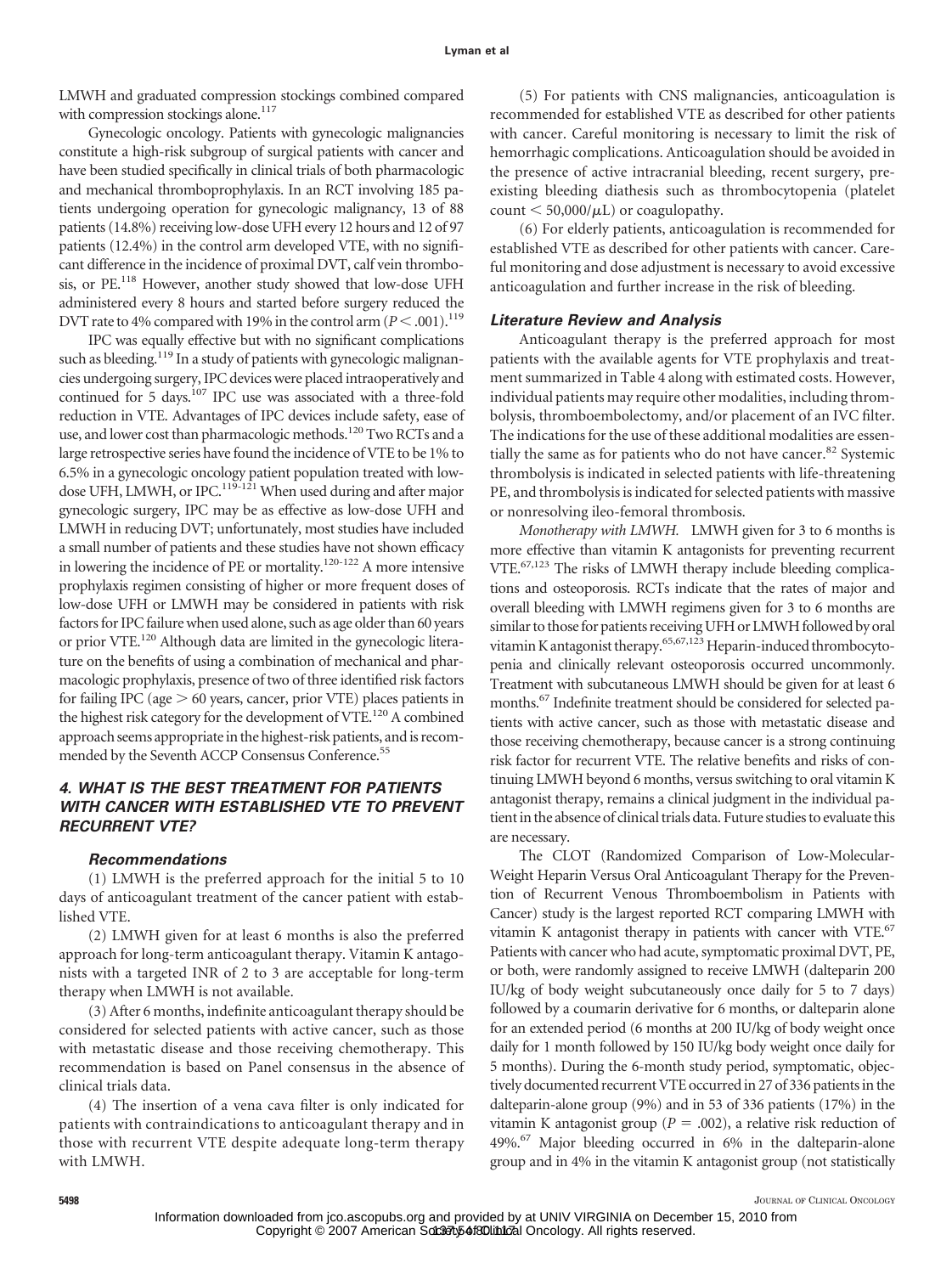significant), and corresponding rates of any bleeding were 14% and 19%, respectively.

In the Longitudinal Investigation of Thromboembolism Etiology study, among 200 patients with cancer and acute symptomatic proximal-vein thrombosis observed for 1 year, recurrent VTE occurred in 16 of 100 (16%) patients who received intravenous UFH followed by vitamin K antagonists for 3 months, compared with seven of 100 patients (7%) treated initially and for 3 months with the LMWH tinzaparin (175 U/kg once daily).<sup>124</sup>

In a randomized, open-label multicenter trial, subcutaneous enoxaparin sodium (1.5 mg/kg once a day) was compared with warfarin given for 3 months in 146 patients with VTE and cancer.<sup>65</sup> Of the 71 assessable patients assigned to receive warfarin, 15 patients (21.1%) experienced one major outcome event defined as major bleeding or recurrent VTE within 3 months compared with seven patients (10.5%) of the 67 assessable patients assigned to receive enoxaparin  $(P = .09)$ . There were six deaths as a result of hemorrhage in the warfarin group compared with none in the enoxaparin group. In an RCT of 122 patients with cancer with acute symptomatic VTE randomly assigned to subcutaneous enoxaparin for up to 180 days versus enoxaparin as initial therapy followed by warfarin, no significant differences in major and minor bleeding rates between treatment groups were reported.<sup>125</sup> The US Food and Drug Administration recently approved dalteparin sodium for extended treatment of symptomatic VTE to reduce the risk of recurrence of VTE in patients with cancer.<sup>125a</sup>

*Recurrent VTE.* Among patients with recurrent VTE despite adequate anticoagulant therapy, the management options include treatment with an alternate anticoagulant regimen (ie, LMWH if the patient had received a vitamin K antagonist) or inserting a vena cava filter. The vena cava filter may be effective for preventing clinically important PE, but data in a cancer-specific population are lacking.<sup>126</sup> In an 8-year follow-up report of the only randomized study of permanent vena cava filters in the general population, the use of filters reduced the risk of PE, but increased that of DVT and had no effect on survival.<sup>127</sup> Although less of a concern among patients with extensive cancer and limited life expectancy, consideration should be given to continuing an effective anticoagulant regimen, if it appears safe to do so, to prevent morbidity from recurrent venous thrombosis. The role of removable vena cava filters remains uncertain because of a lack of RCTs evaluating their effectiveness and clinical outcomes. Studies evaluating the use of retrievable filters and the need for concomitant anticoagulant therapy are warranted.

*Intracranial malignancy.* Patients with cancer with intracranial tumors are at increased risk for thrombotic complications. Anticoagulant therapy is absolutely contraindicated in patients with active intracranial bleeding. In addition, caution is indicated in patients with recent intracranial surgery and those at high risk for falls, pre-existing bleeding diathesis, or poor compliance with medical therapy. However, the presence of an intracranial tumor or brain metastases without evidence of active bleeding is not an absolute contraindication to anticoagulation. Limited data are available regarding the safety and efficacy of antithrombotic therapy in patients with primary or metastatic tumors of the brain who develop concurrent venous thrombosis.128-133 A high failure rate has been reported with IVC filters, without improved overall survival or reduced intracranial hemorrhage in small retrospective series.<sup>128-130</sup> Dose-adjusted UFH and warfarin have been shown to effectively reduce the risk of VTE without an increase in rates of intracranial bleeding or death and few reported recurrent thromboses.<sup>128,130-133</sup>

*Elderly patients.* Elderly patients frequently have concurrent cancer and thrombosis, given that both entities increase with age.<sup>134</sup> In a large observational study of consecutive patients with VTE, including patients with cancer, fatal bleeding occurred in 0.8% and 0.4% of older and younger patients, respectively (hazard ratio  $= 2.0$ ; 95% CI, 1.2 to 3.4). $^{135}$  In addition, death from PE occurred in 3.7% of older patients compared to 1.1% for the younger subjects (hazard ratio  $= 3.6$ ; 95% CI, 2.7 to 4.7). The risk of death due to PE exceeded the incidence of fatal bleeding.<sup>135</sup> The risk of falls should be considered when anticoagulating an elderly cancer patient.

#### *5. SHOULD PATIENTS WITH CANCER RECEIVE ANTICOAGULANTS IN THE ABSENCE OF ESTABLISHED VTE TO IMPROVE SURVIVAL?*

#### *Recommendations*

(1) Anticoagulants are not recommended to improve survival in patients with cancer without VTE.

(2) Patients with cancer should be encouraged to participate in clinical trials designed to evaluate anticoagulant therapy as an adjunct to standard anticancer therapies.

#### *Literature Review and Analysis*

Tumor cells express tissue factor and other procoagulants, and tumors interact with the endothelium, leukocytes, and platelets during invasive growth, dissemination, and formation of metastases. Inhibiting the hemostatic system with UFH or LMWH may alter the biology of cancer and improve survival independent of any direct effect on VTE. Two types of studies have evaluated the value of anticoagulants in patients with cancer as measured by survival in those treated with UFH, LMWH, or vitamin K antagonists.

*Evidence from VTE treatment studies.* In the first type of trial, patients with cancer with VTE were treated with anticoagulants primarily to prevent recurrent thrombosis, and the effect on survival was a secondary end point. In a retrospective subgroup analysis of a small number of patients with cancer with proximal DVT, those treated with LMWH had a 6-month mortality rate of 7% (one in 15) *v* 44% (eight in 18) of those treated with UFH  $(P = .02)$ .<sup>136</sup> Meta-analyses of trials that compared initial VTE therapy with UFH versus LMWH confirmed a survival benefit in patients with cancer randomly assigned to LMWH.<sup>70,71,137,138</sup> Among nine RCTs, a subgroup analysis of 629 patients with cancer revealed 46 deaths in the LMWH group versus 71 deaths in the UFH group during 3 months of follow-up, for an OR of 0.61 (95% CI, 0.40 to 0.93) in favor of LMWH; this was not attributed to either fatal bleeding or PE. In the CLOT study, overall survival as a secondary outcome was not significantly improved with long-term treatment with an LMWH (dalteparin), compared with short-term treatment with dalteparin followed by long-term treatment with a vitamin K antagonist in patients with cancer with VTE.<sup>139</sup> However, a post hoc analysis of 150 patients with nonmetastatic disease showed a 12-month survival of 36% in the long-term dalteparin group versus 20% in the short-term dalteparin plus vitamin K antagonist group ( $P = .04$ ). This finding is limited by its post hoc nature, potential imbalance of important prognostic features, and the small number of patients with nonmetastatic disease. These data are provocative but none of these studies was specifically designed to determine the effect of LMWH on survival, and all analyses were performed post hoc.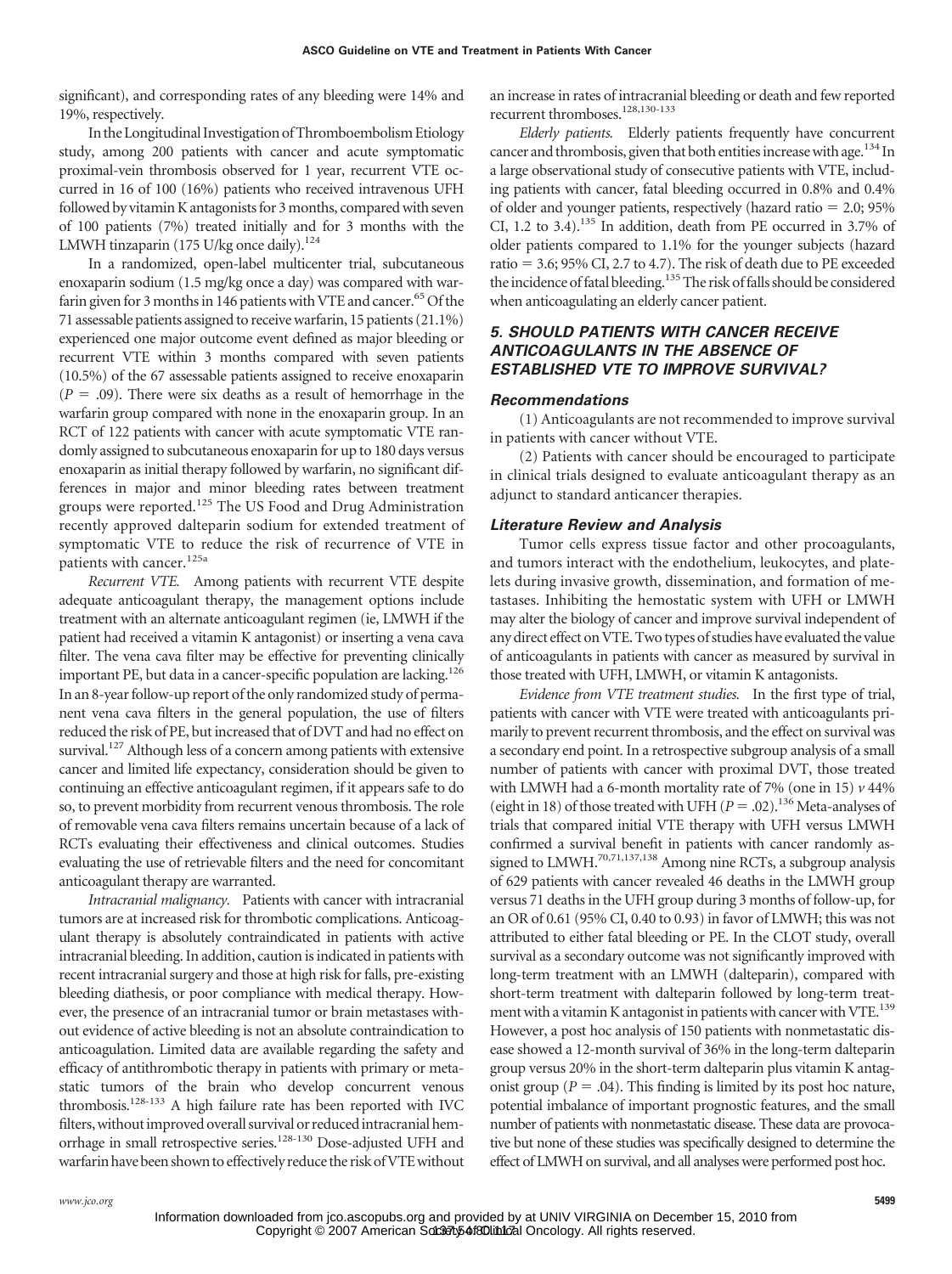*Evidence from survival studies.* Warfarin. The second type of study tested anticoagulants in patients with cancer without thrombosis, with survival as the primary end point. Zacharski et al<sup>140</sup> randomly assigned patients with lung, colon, head and neck, or prostate cancer to standard anticancer therapy versus standard therapy plus warfarin for an average of 26 weeks. There was no difference in overall survival between the two groups. However, among 50 patients with small-cell lung cancer, significant improvements in time to disease progression and in overall survival were observed with warfarin compared with no anticoagulation. In a subsequent study of 328 patients with small-cell lung cancer randomly assigned to chemotherapy alone or to chemotherapy plus warfarin, disease-free survival and overall survival were not statistically improved, although there was a trend favoring warfarin treatment.141 In a Cancer and Leukemia Group B study evaluating warfarin with chemotherapy and radiation therapy in patients with limited-stage small-cell lung cancer, no significant differences were observed in overall, failure-free, or disease-free survival, or in patterns of relapse between the two groups.<sup>142</sup>

UFH. A study of 277 patients with small-cell lung cancer randomly assigned to chemotherapy with or without subcutaneous UFH for 5 weeks reported better complete response rates (37%  $v$  23%;  $P = .04$ ), median survival (317  $\nu$  261 days;  $P = .01$ ), and overall survival rates at 1, 2, and 3 years among those receiving UFH.<sup>77</sup> A subsequent subset analysis showed that the benefit was greater in patients with less extensive disease.

LMWH. In a recent study of 84 patients with small-cell lung cancer randomly assigned to chemotherapy alone or chemotherapy plus dalteparin at a dose of 5,000 U once daily for 18 weeks of chemotherapy, median progression-free survival of 6 and 10 months  $(P = .01)$  and median overall survival of 8 and 13 months  $(P = .01)$ were reported in those receiving chemotherapy alone versus chemotherapy plus dalteparin, respectively.<sup>143</sup> In summary, studies in smallcell lung cancer combining warfarin and chemotherapy and the limited data with UFH or LMWH combined with chemotherapy are of interest but inadequate to base a recommendation upon at this time.

Several other RCTs have evaluated the impact of LMWH therapy on survival in patients with cancer without thrombosis. Kakkar et al<sup>144</sup> conducted an RCT in 385 patients with advanced malignancy assigned to receive either once-daily dalteparin or placebo for 1 year in addition to standard therapy. Although no significant difference in survival was observed overall between the two groups at 1, 2, and 3 years, a post hoc analysis suggested an improved survival with dalteparin in the group of 102 patients who had a better prognosis and were alive 17 months after random assignment. In a study of 304 patients with advanced solid tumors receiving a LMWH (nadroparin), or placebo for 6 weeks with standard therapy, median survival was improved with LMWH  $(8.0 v 6.6$  months;  $P = .021$ ) with a hazard ratio for survival at 1 year of 0.75 (95% CI, 0.59 to 0.96).<sup>145</sup> In a study of 141 patients with advanced breast, colon, lung, or prostate cancer randomly assigned to receive standard therapy alone or in combination with dalteparin daily, no difference in any outcome measures were observed between the two groups, although the small sample size may have led to the study being underpowered.<sup>146</sup>

In a recent meta-analysis of the efficacy and safety of anticoagulation in patients with cancer without recognized VTE, 11 RCTs were identified.<sup>80</sup> Anticoagulants, most notably LMWH, were found to significantly improve overall survival while increasing the risk for

bleeding complications. The authors conclude, based on the limitations of the available data, that the use of anticoagulants in patients with cancer without VTE with the intention of improving survival cannot currently be recommended. Major limitations of the studies include the use of post hoc and subgroup analyses, the heterogeneous patient populations studied, the multiple treatment strategies used, and the small number of patients studied. A significant effect of vitamin K antagonists on survival is unlikely. The impact of anticoagulation on the survival of patients with cancer remains uncertain and warrants further study.

## *LIMITATIONS OF THE EVIDENCE AND DIRECTIONS FOR FUTURE RESEARCH*

Patients with cancer represent a high-risk population for VTE and associated complications including early mortality. The effective and safe prevention of VTE in this population is a laudable goal but remains a challenge in terms of both treatment-associated toxicities and variable evidence from clinical trials, in addition to meta-analyses of such trials. The guideline presented here offers explicit recommendations for the use of anticoagulation and other measures for the prevention of VTE in hospitalized patients with cancer, those receiving cancer chemotherapy on an ambulatory basis, patients with cancer in the perioperative and postoperative period, those with recent prior VTE, and finally, for patients with cancer without an established VTE as a possible adjunct to cancer therapy. Nevertheless, the available data addressing these and related issues are limited. There remains a considerable need for additional research, particularly in the form of large, welldesigned, randomized, controlled clinical trials. Systematic reviews and meta-analyses of clinical trials serve a useful purpose in systematically searching for the totality of evidence and, when appropriate, combining the results of smaller and often inconclusive trials. Nevertheless, the quality and validity of meta-analyses are only as valid as those of the individual clinical trials included. Table 5 provides a summary of the Panel Recommendations for VTE.

#### *Prophylaxis in the Various Clinical Settings Considered*

Hospitalized patients with cancer should be considered candidates for VTE prophylaxis in the absence of specific contraindications such as active bleeding. As noted above, the recommendations for VTE prophylaxis in hospitalized patients with cancer are based on clinical trials that enrolled, in most cases, only a small proportion of patients with cancer. Although the low complication rates with prophylaxis in the major medical trials appear to justify the use of VTE prophylaxis in hospitalized patients with cancer, none of the randomized studies reported bleeding data specifically in the subgroup of patients with cancer. There are few data available on the prevention of VTE in ambulatory patients with cancer. Although the guideline recommends the use of LMWH or adjusted-dose warfarin in patients receiving thalidomide with chemotherapy or dexamethasone at recognized high risk for VTE, the recommendation is based on nonrandomized studies and extrapolation from randomized studies in other similar high-risk settings. Additional studies are needed to evaluate further the potential risk of VTE and the value of primary prophylaxis in patients receiving novel targeted therapies, particularly the class of antiangiogenic agents. All patients undergoing major surgical intervention for malignant disease should be considered for thromboprophylaxis for at least 7 to 10 days postoperatively. Although prolonged

**5500** JOURNAL OF CLINICAL ONCOLOGY Information downloaded from jco.ascopubs.org and provided by at UNIV VIRGINIA on December 15, 2010 from<br>Copyright © 2007 American Sotterty of Corcology. All rights reserved.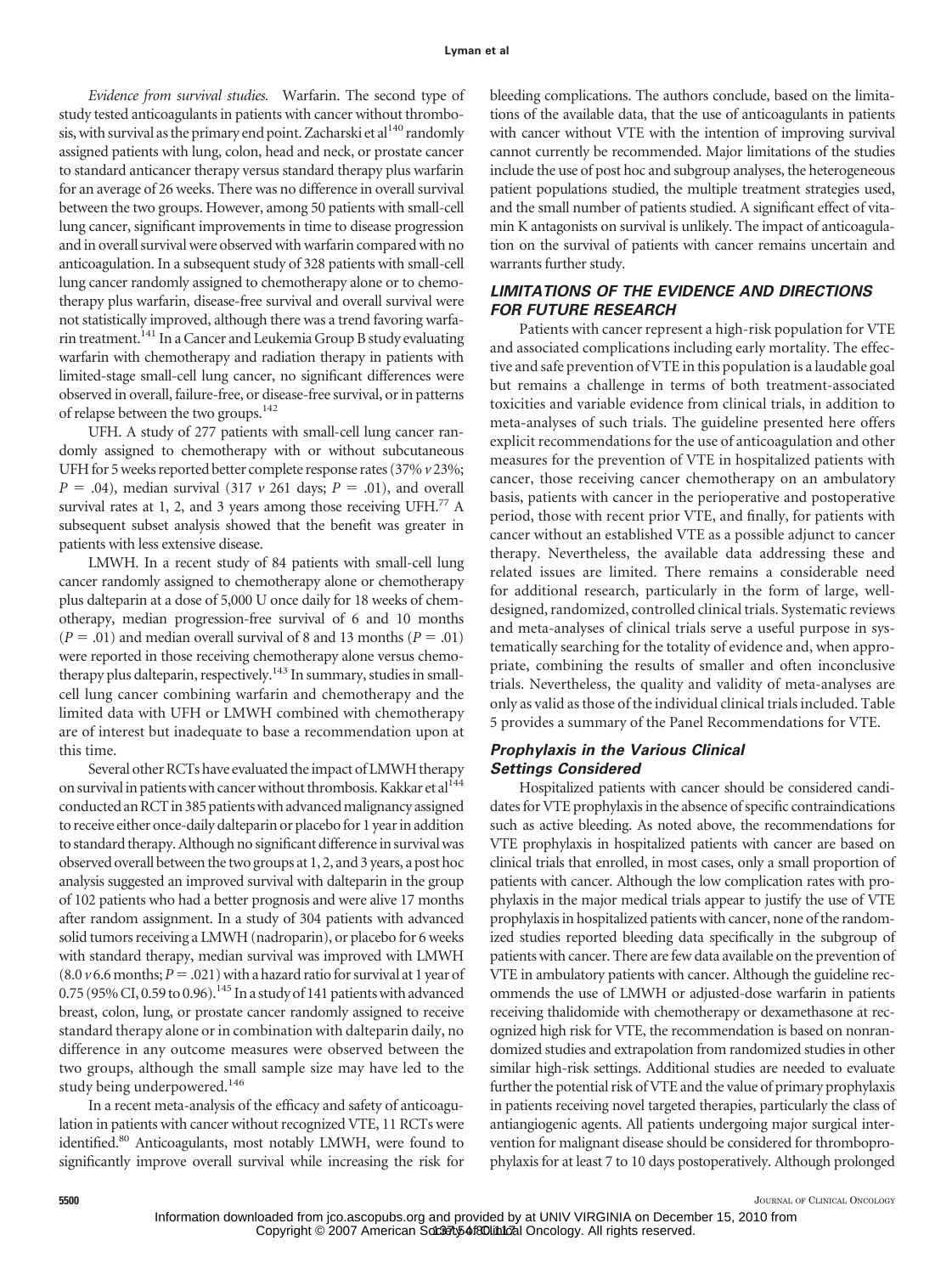|                                                                                   | Table 5. Summary Recommendations and Evidence                                                                                                                                                                                                                                                                                                                                                                                                                                                                                                                                                                                              |                                                                                                                                                                                                                                                  |
|-----------------------------------------------------------------------------------|--------------------------------------------------------------------------------------------------------------------------------------------------------------------------------------------------------------------------------------------------------------------------------------------------------------------------------------------------------------------------------------------------------------------------------------------------------------------------------------------------------------------------------------------------------------------------------------------------------------------------------------------|--------------------------------------------------------------------------------------------------------------------------------------------------------------------------------------------------------------------------------------------------|
| Patient Group                                                                     | Role of VTE Prophylaxis                                                                                                                                                                                                                                                                                                                                                                                                                                                                                                                                                                                                                    | Evidence                                                                                                                                                                                                                                         |
| Hospitalized patients with cancer                                                 | Patients with cancer should be considered<br>candidates for VTE prophylaxis with<br>anticoagulants (UFH, LMWH, or fondaparinux)<br>in the absence of bleeding or other<br>contraindications to anticoaqulation."                                                                                                                                                                                                                                                                                                                                                                                                                           | Multiple RCTs of hospitalized medical patients with<br>subgroups of patients with cancer. The 2004<br>ACCP quidelines strongly recommend (1A)<br>prophylaxis with either low-dose heparin or<br>LMWH for bedridden patients with active cancer.  |
| Ambulatory patients with cancer<br>without VTE receiving<br>systemic chemotherapy | Routine prophylaxis with an antithrombotic agent<br>is not recommended except as noted below.                                                                                                                                                                                                                                                                                                                                                                                                                                                                                                                                              | Routine prophylaxis in ambulatory patients receiving<br>chemotherapy is not recommended due to<br>conflicting trials, potential bleeding, the need for<br>laboratory monitoring and dose adjustment, and<br>the relatively low incidence of VTE. |
|                                                                                   | LMWH or adjusted-dose warfarin (INR $\sim$ 1.5) is<br>recommended in myeloma patients on<br>thalidomide or lenalidomide plus chemotherapy<br>or dexamethasone.                                                                                                                                                                                                                                                                                                                                                                                                                                                                             | This recommendation is based on nonrandomized trial<br>data and extrapolation from studies of postoperative<br>prophylaxis in orthopedic surgery and a trial of<br>adjusted-dose warfarin in breast cancer.                                      |
| Patients with cancer undergoing<br>surgery                                        | All patients undergoing major surgical<br>intervention <sup>†</sup> for malignant disease should be<br>considered for thromboprophylaxis with low-<br>dose UFH, LMWH, or fondaparinux starting as<br>early as possible for at least 7-10 days unless<br>contraindicated.*                                                                                                                                                                                                                                                                                                                                                                  | RCTs of UFH and those comparing the effects of<br>LMWH and UFH on DVT rates in patients with<br>cancer indicate broadly similar prophylactic<br>efficacies for these two agents. <sup>50,110-112</sup>                                           |
|                                                                                   | Mechanical methods may be added to<br>anticoaqulation in very high risk patients but<br>should not be used alone unless<br>anticoaqulation is contraindicated.*                                                                                                                                                                                                                                                                                                                                                                                                                                                                            | A Cochrane review of 19 studies. <sup>113</sup>                                                                                                                                                                                                  |
|                                                                                   | LMWH for up to 4 weeks may be considered<br>after major abdominal/pelvic surgery with<br>residual malignant disease, obesity, and a<br>previous history of VTE.                                                                                                                                                                                                                                                                                                                                                                                                                                                                            | Recent RCTs suggest that prolonging prophylaxis up<br>to 4 weeks is more effective than short-course<br>prophylaxis in reducing postoperative VTE. <sup>114,115</sup>                                                                            |
| Treatment of patients with<br>established VTE to prevent<br>recurrence            | LMWH is the preferred approach for the initial<br>5-10 days in cancer patient with established<br>VTE.<br>LMWH for at least 6 months is preferred for<br>long-term anticoagulant therapy. Vitamin K<br>antagonists with a targeted INR of 2-3 are<br>acceptable when LMWH is not available. The<br>CLOT study demonstrated a relative risk<br>reduction of 49% with LMWH v a vitamin K<br>antagonist. <sup>67</sup> Dalteparin sodium approved by<br>the FDA for extended treatment of<br>symptomatic VTE to reduce risk of recurrence<br>of VTE in patients with cancer (FDA 2007).<br>Anticoagulation for an indefinite period should be | LMWH for 3 to 6 months is more effective than<br>vitamin K antagonists given for a similar duration<br>for preventing recurrent VTE. 67.123<br>In the absence of clinical trials, benefits and risks of                                          |
|                                                                                   | considered for patients with active cancer<br>(metastatic disease; continuing chemotherapy).                                                                                                                                                                                                                                                                                                                                                                                                                                                                                                                                               | continuing LMWH beyond 6 months is a clinical<br>judgment in the individual patient. Caution is urged<br>in elderly patients and those with intracranial<br>malignancy.                                                                          |
|                                                                                   | Inferior vena cava filters are reserved for those<br>with contraindications to anticoagulation or PE<br>despite adequate long-term LMWH.                                                                                                                                                                                                                                                                                                                                                                                                                                                                                                   | Consensus recommendation due to lack of data in<br>cancer-specific populations.                                                                                                                                                                  |
| Anticoagulants in the absence of<br>established VTE to improve<br>survival        | Anticoagulants are not currently recommended<br>to improve survival in patients with cancer<br>without VTE.                                                                                                                                                                                                                                                                                                                                                                                                                                                                                                                                | RCTs and meta-analyses of warfarin, UFH, and<br>LMWH have reported encouraging but variable<br>results generally showing clinical benefit only in<br>subgroup analyses. <sup>80</sup>                                                            |

Abbreviations: VTE, venous thromboembolism; UFH, unfractionated heparin; LMWH, low molecular weight heparin; RCT, randomized controlled trial; ACCP, American College of Chest Physicians; INR, international normalized ratio; DVT, deep venous thrombosis; PE, pulmonary embolism; CLOT, Randomized Comparison of Low-Molecular-Weight Heparin Versus Oral Anticoagulant Therapy for the Prevention of Recurrent Venous Thromboembolism in Patients with Cancer; FDA, US Food and Drug Administration.

 Relative contraindications to anticoagulation include, among other conditions: active, uncontrollable bleeding; active cerebrovascular hemorrhage; dissecting or cerebral aneurysm; bacterial endocarditis; pericarditis, active peptic or other GI ulceration; severe, uncontrolled or malignant hypertension; severe head trauma, pregnancy (warfarin), heparin-induced thrombocytopenia (heparin, LMWH) and epidural catheter placement.

†Laparotomy, laparoscopy, or thoracotomy lasting 30 minutes.

prophylaxis for up to 4 weeks may be considered in patients undergoing major abdominal or pelvic surgery for cancer with high-risk features such as obesity, residual cancer, or a previous history of VTE, additional studies are needed to better define the comparative benefits and risks associated with prolonged anticoagulation. LMWH is the preferred approach for both initial and long-term anticoagulant therapy for documented VTE in patients with malignant disease. Although indefinite anticoagulant therapy should be considered for patients with active cancer, including those with metastatic disease or those continuing to receive systemic chemotherapy, this recommendation was based on Panel consensus in the absence of clinical trials data. Additional clinical studies are needed to evaluate the comparative benefits and harms of extended VTE prophylaxis in high-risk patients, including the elderly and those with CNS malignancies.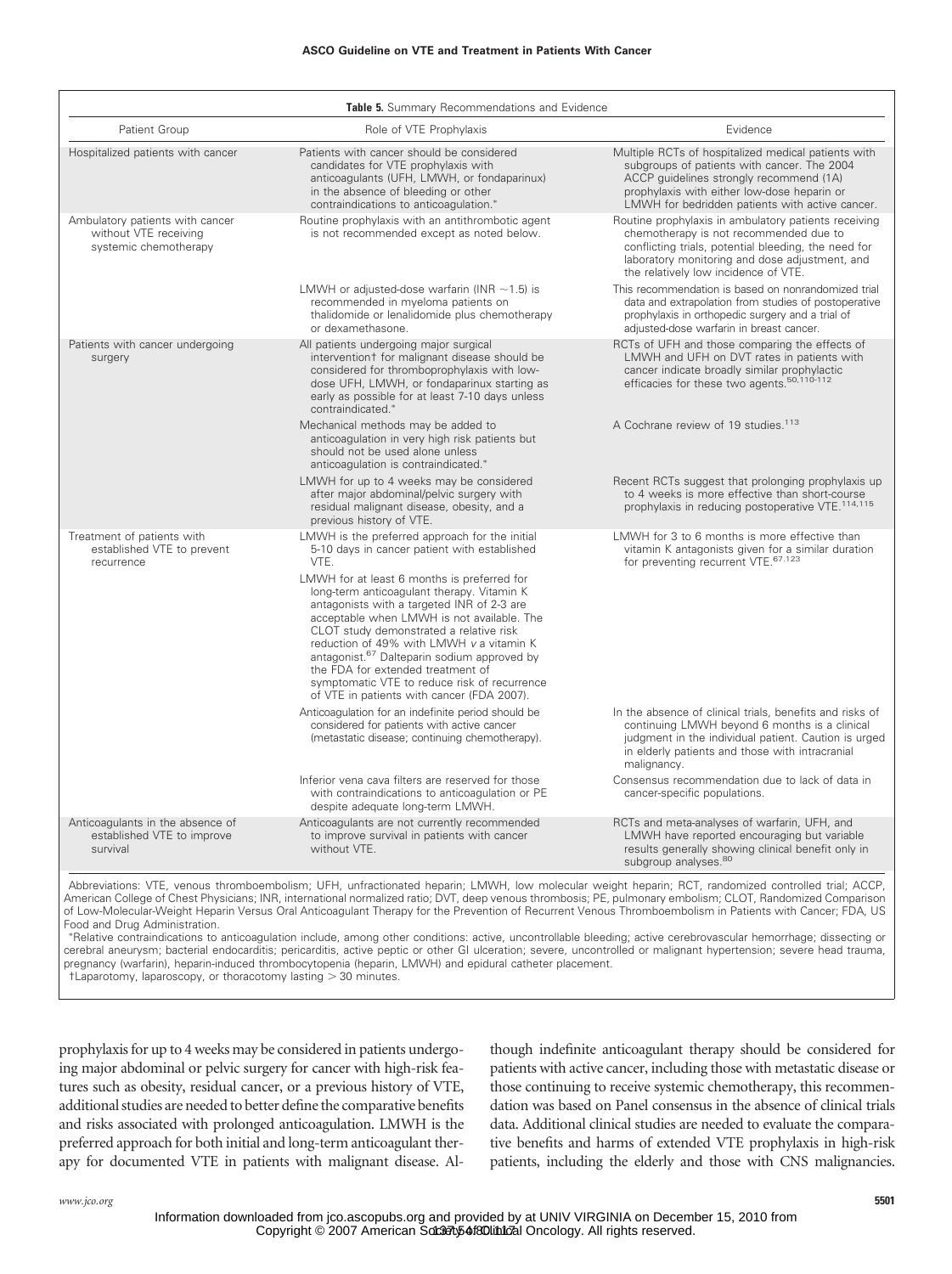**10.** Cavo M, Zamagni E, Cellini C, et al: Deepvein thrombosis in patients with multiple myeloma receiving first-line thalidomide-dexamethasone ther-

**11.** Kabbinavar F, Hurwitz HI, Fehrenbacher L, et al: Phase II, randomized trial comparing bevacizumab plus fluorouracil (FU)/leucovorin (LV) with FU/LV alone in patients with metastatic colorectal

**12.** Kuenen BC, Levi M, Meijers JC, et al: Potential role of platelets in endothelial damage observed during treatment with cisplatin, gemcitabine, and the angiogenesis inhibitor SU5416. J Clin Oncol

**13.** Shah MA, Ilson D, Kelsen DP: Thromboembolic events in gastric cancer: High incidence in patients receiving irinotecan- and bevacizumabbased therapy. J Clin Oncol 23:2574-2576, 2005 **14.** Sørensen HT, Mellemkjaer L, Olsen JH, et al: Prognosis of cancers associated with venous thromboembolism. N Engl J Med 343:1846-1850,

**15.** Khorana AA, Francis CW, Culakova E, et al: Thromboembolism in hospitalized neutropenic cancer patients. J Clin Oncol 24:484-490, 2006

**16.** Gallus AS: Prevention of post-operative deep leg vein thrombosis in patients with cancer. Thromb

**17.** Prandoni P, Lensing AW, Piccioli A, et al: Recurrent venous thromboembolism and bleeding complications during anticoagulant treatment in patients with cancer and venous thrombosis. Blood

**18.** Elting LS, Escalante CP, Cooksley C, et al: Outcomes and cost of deep venous thrombosis among patients with cancer. Arch Intern Med 164:

apy. Blood 100:2272-2273, 2002

cancer. J Clin Oncol 21:60-65, 2003

21:2192-2198, 2003

Haemost 78:126-132, 1997

100:3484-3488, 2002

1653-1661, 2004

2000

Finally, anticoagulation cannot currently be recommended to improve survival in patients with cancer without established VTE. However, the results of individual clinical trials and metaanalyses provide conflicting data, which require further investigation. Patients with cancer should be encouraged to participate in clinical trials designed to evaluate anticoagulant therapy as an adjunct to standard anticancer therapies.

#### **AUTHORS' DISCLOSURES OF POTENTIAL CONFLICTS OF INTEREST**

*Although all authors completed the disclosure declaration, the following author(s) indicated a financial or other interest that is relevant to the subject matter under consideration in this article. Certain relationships marked with a "U" are those for which no compensation was received; those relationships marked with a "C" were compensated. For a detailed description of the disclosure categories, or for more information about ASCO's conflict of interest policy, please refer to the Author Disclosure Declaration and the Disclosures of Potential Conflicts of Interest section in Information for Contributors.*

**Employment or Leadership Position:** None **Consultant or Advisory Role:** Ajay Kakkar, Sanofi-aventis (C), Pfizer (C), Eiasi Pharmaceuticals (C); Howard Liebman, GlaxoSmithKline (C), Pfizer (C), Bristol-Myers Squibb (C); Gary Raskob, Sanofi-aventis (C), Bayer (C), Bristol-Myers Squibb (C), Boehringer-Ingelheim (C), Darichi (C), Takeda (C); Charles W. Francis, Eisai Pharmaceuticals (C) **Stock Ownership:** None **Honoraria:** Alok A. Khorana, Sanofi-aventis, Eisai Pharmaceuticals; Ajay

Kakkar, Sanofi-aventis, Pfizer, Eiasi Pharmaceuticals; Howard Liebman, GlaxoSmithKline, Pfizer, Pharmion; Gary Raskob, Sanofi-aventis, Bayer,

#### **REFERENCES**

**1.** Khorana AA, Francis CW, Culakova E: Thromboembolism is a leading cause of death in cancer patients receiving outpatient chemotherapy. J Thromb Haemost 5:632-634, 2007

**2.** Heit JA, Silverstein MD, Mohr DN, et al: Risk factors for deep vein thrombosis and pulmonary embolism: A population-based case-control study. Arch Intern Med 160:809-815, 2000

**3.** Silverstein MD, Heit JA, Mohr DN, et al: Trends in the incidence of deep vein thrombosis and pulmonary embolism: A 25-year population-based study. Arch Intern Med 158:585-593, 1998

**4.** Caine GJ, Stonelake PS, Lip GY, et al: The hypercoagulable state of malignancy: Pathogenesis and current debate. Neoplasia 4:465-473, 2002

**5.** Heit JA, O'Fallon WM, Petterson TM, et al: Relative impact of risk factors for deep vein thrombosis and pulmonary embolism: A population-based study. Arch Intern Med 162:1245-1248, 2002

**6.** Gomes MP, Deitcher SR: Diagnosis of venous thromboembolic disease in cancer patients. Oncology (Huntingt) 17:126-135, 2003; discussion 139-144

**7.** Baron JA, Gridley G, Weiderpass E, et al: Venous thromboembolism and cancer. Lancet 351: 1077-1080, 1998

**8.** Ottinger H, Belka C, Kozole G, et al: Deep venous thrombosis and pulmonary artery embolism in high-grade non Hodgkin's lymphoma: Incidence, causes and prognostic relevance. Eur J Haematol 54:186-194, 1995

**9.** Stein PD, Beemath A, Meyers FA, et al: Incidence of venous thromboembolism in patients hospitalized with cancer. Am J Med 119:60-68, 2006

Boehringer-Ingelheim; Charles W. Francis, Eisai Pharmaceuticals **Research Funding:** Ajay Kakkar, Sanofi-aventis; Mark N. Levine, Pfizer; Howard Liebman, Bristol-Myers Squibb, Pharmion, Pfizer **Expert Testimony:** Daniel Clarke-Pearson (C); Mark N. Levine (C); Gary Raskob (C) **Other Remuneration:** None

#### **AUTHOR CONTRIBUTIONS**

**Conception and design:** Gary H. Lyman, Alok A. Khorana, Christopher Flowers, Ajay Kakkar, Nicole M. Kuderer, Mark N. Levine, Paul Thodiyil, Charles W. Francis

**Administrative support:** Gary H. Lyman, Mark R. Somerfield **Provision of study materials or patients:** Gary H. Lyman **Collection and assembly of data:** Gary H. Lyman, Alok A. Khorana, Anna Falanga, Daniel Clarke-Pearson, Nicole M. Kuderer, David Mendelson

**Data analysis and interpretation:** Gary H. Lyman, Alok A. Khorana, Anna Falanga, Christopher Flowers, Mohammad Jahanzeb, Ajay Kakkar, Nicole M. Kuderer, Mark N. Levine, Howard Liebman, David Mendelson, Gary Raskob, David Trent, Charles W. Francis **Manuscript writing:** Gary H. Lyman, Alok A. Khorana, Anna Falanga, Daniel Clarke-Pearson, Christopher Flowers, Mohammad Jahanzeb, Ajay Kakkar, Nicole M. Kuderer, Mark N. Levine, Howard Liebman, David Mendelson, Gary Raskob, Mark R. Somerfield, Paul Thodiyil, David Trent, Charles W. Francis

**Final approval of manuscript:** Gary H. Lyman, Alok A. Khorana, Anna Falanga, Daniel Clarke-Pearson, Christopher Flowers, Mohammad Jahanzeb, Ajay Kakkar, Nicole M. Kuderer, Mark N. Levine, Howard Liebman, David Mendelson, Gary Raskob, Paul Thodiyil, David Trent, Charles W. Francis

> **19.** Blom JW, Doggen CJ, Osanto S, et al: Malignancies, prothrombotic mutations, and the risk of venous thrombosis. JAMA 293:715-722, 2005

**20.** Chew HK, Wun T, Harvey D, et al: Incidence of venous thromboembolism and its effect on survival among patients with common cancers. Arch Intern Med 166:458-464, 2006

**21.** Khorana AA, Francis CW, Culakova E, et al: Risk factors for chemotherapy-associated venous thromboembolism in a prospective observational study. Cancer 104:2822-2829, 2005

**22.** Levitan N, Dowlati A, Remick SC, et al: Rates of initial and recurrent thromboembolic disease among patients with malignancy versus those without malignancy: Risk analysis using Medicare claims data. Medicine (Baltimore) 78:285-291, 1999

**23.** Sallah S, Wan JY, Nguyen NP: Venous thrombosis in patients with solid tumors: Determination of frequency and characteristics. Thromb Haemost 87:575-579, 2002

**24.** Bohlius J, Wilson J, Seidenfeld J, et al: Recombinant human erythropoietins and cancer patients: Updated meta-analysis of 57 studies including 9353 patients. J Natl Cancer Inst 98:708-714, 2006

**25.** Barbui T, Finazzi G, Grassi A, et al: Thrombosis in cancer patients treated with hematopoietic growth factors–a meta-analysis: On behalf of the Subcommittee on Haemostasis and Malignancy of the Scientific and Standardization Committee of the ISTH. Thromb Haemost 75:368-371, 1996

**26.** Kröger K, Weiland D, Ose C, et al: Risk factors for venous thromboembolic events in cancer patients. Ann Oncol 17:297-303, 2006

**27.** Abramson N, Costantino JP, Garber JE, et al: Effect of Factor V Leiden and prothrombin G20210–>A mutations on thromboembolic risk in the National Surgical Adjuvant Breast and Bowel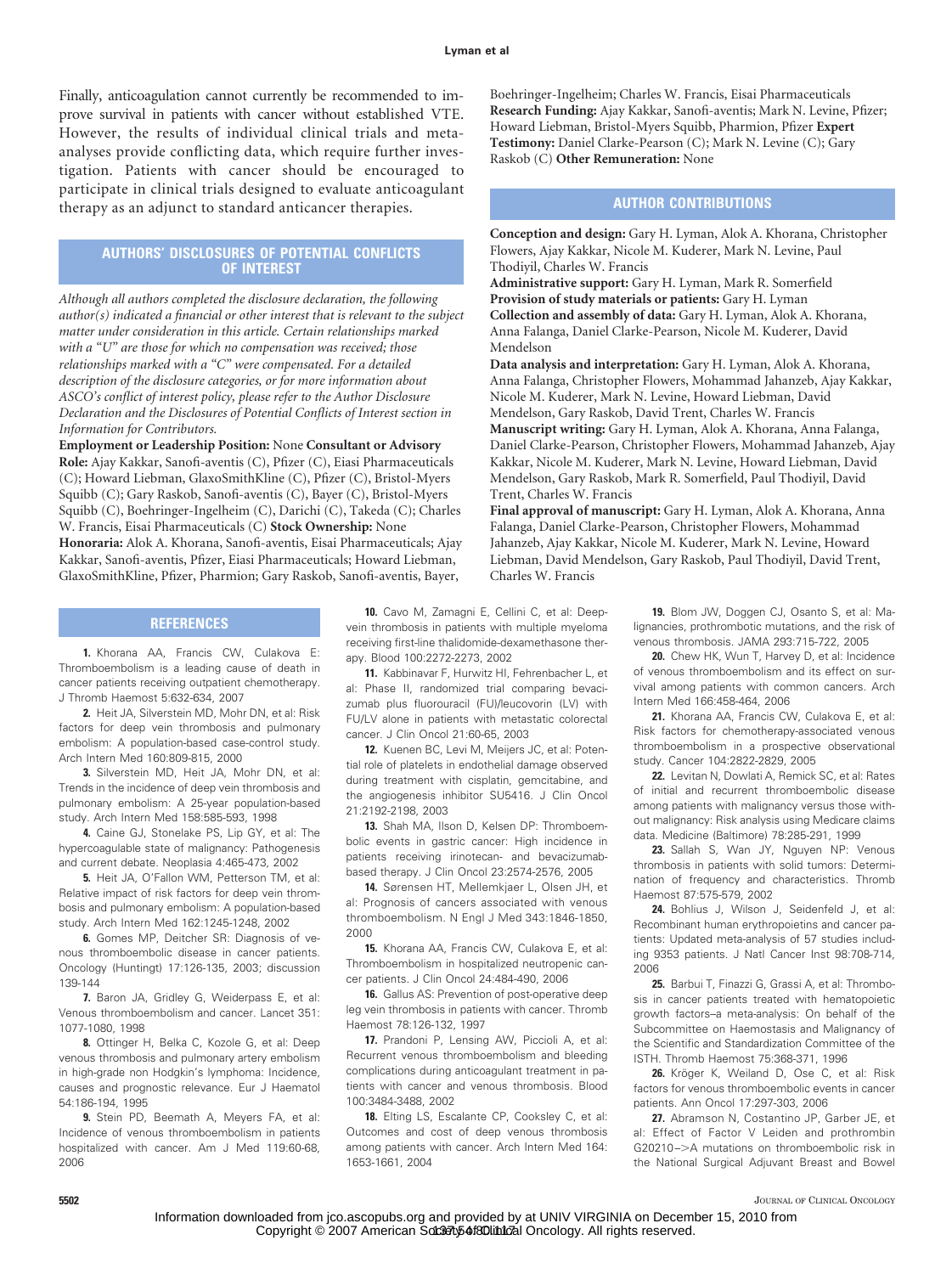Project Breast Cancer Prevention trial. J Natl Cancer Inst 98:904-910, 2006

**28.** Rajkumar SV, Blood E, Vesole D, et al: Phase III clinical trial of thalidomide plus dexamethasone compared with dexamethasone alone in newly diagnosed multiple myeloma: A clinical trial coordinated by the Eastern Cooperative Oncology Group. J Clin Oncol 24:431-436, 2006

**29.** Zangari M, Anaissie E, Barlogie B, et al: Increased risk of deep-vein thrombosis in patients with multiple myeloma receiving thalidomide and chemotherapy. Blood 98:1614-1615, 2001

**30.** Bennett CL, Angelotta C, Yarnold PR, et al: Thalidomide- and lenalidomide-associated thromboembolism among patients with cancer. JAMA 296: 2558-2560, 2006

**31.** Hurwitz H, Fehrenbacher L, Novotny W, et al: Bevacizumab plus irinotecan, fluorouracil, and leucovorin for metastatic colorectal cancer. N Engl J Med 350:2335-2342, 2004

**32.** Agnelli G, Bolis G, Capussotti L, et al: A clinical outcome-based prospective study on venous thromboembolism after cancer surgery: The @RISTOS project. Ann Surg 243:89-95, 2006

**33.** Alcalay A, Wun T, Khatri V, et al: Venous thromboembolism in patients with colorectal cancer: Incidence and effect on survival. J Clin Oncol 24:1112-1118, 2006

**34.** Kennedy M, Andreescu AC, Greenblatt MS, et al: Factor V Leiden, prothrombin 20210A and the risk of venous thrombosis among cancer patients. Br J Haematol 128:386-388, 2005

**35.** Eroglu A, Kurtman C, Ulu A, et al: Factor V Leiden and PT G20210A mutations in cancer patients with and without venous thrombosis. J Thromb Haemost 3:1323-1324, 2005

**36.** Eroglu A, Ulu A, Cam R, et al: Prevalence of Factor V 1691 G-A (Leiden) and prothrombin G20210A polymorphisms and the risk of venous thrombosis among cancer patients. J Thromb Thrombolysis 23:31-34, 2007

**37.** Blom JW, Vanderschoot JP, Oostindier MJ, et al: Incidence of venous thrombosis in a large cohort of 66,329 cancer patients: Results of a record linkage study. J Thromb Haemost 4:529-535, 2006

**38.** Andtbacka RH, Babiera G, Singletary SE, et al: Incidence and prevention of venous thromboembolism in patients undergoing breast cancer surgery and treated according to clinical pathways. Ann Surg 243:96-101, 2006

**39.** Bergqvist D: Risk of venous thromboembolism in patients undergoing cancer surgery and options for thromboprophylaxis. J Surg Oncol 95: 167-174, 2007

**40.** Stein PD, Fowler SE, Goodman LR, et al: Multidetector computed tomography for acute pulmonary embolism. N Engl J Med 354:2317-2327, 2006

**41.** Saphner T, Tormey DC, Gray R: Venous and arterial thrombosis in patients who received adjuvant therapy for breast cancer. J Clin Oncol 9:286- 294, 1991

**42.** Fisher B, Costantino JP, Wickerham DL, et al: Tamoxifen for prevention of breast cancer: Report of the National Surgical Adjuvant Breast and Bowel Project P-1 Study. J Natl Cancer Inst 90:1371- 1388, 1998

**43.** Pritchard KI, Paterson AH, Paul NA, et al: Increased thromboembolic complications with concurrent tamoxifen and chemotherapy in a randomized trial of adjuvant therapy for women with breast cancer: National Cancer Institute of Canada Clinical Trials Group Breast Cancer Site Group. J Clin Oncol 14:2731-2737, 1996

**44.** Rajkumar SV: Thalidomide therapy and deep venous thrombosis in multiple myeloma. Mayo Clin Proc 80:1549-1551, 2005

**45.** Rajkumar SV, Blood E: Lenalidomide and venous thrombosis in multiple myeloma. N Engl J Med 354:2079, 2006

**46.** Knight R, DeLap RJ, Zeldis JB: Lenalidomide and venous thrombosis in multiple myeloma. N Engl J Med 354:2079-2080, 2006

**47.** Lee AY, Levine MN, Butler G, et al: Incidence, risk factors, and outcomes of catheterrelated thrombosis in adult patients with cancer. J Clin Oncol 24:1404-1408, 2006

**48.** Tesselaar ME, Ouwerkerk J, Nooy MA, et al: Risk factors for catheter-related thrombosis in cancer patients. Eur J Cancer 40:2253-2259, 2004

**49.** Cortelezzi A, Moia M, Falanga A, et al: Incidence of thrombotic complications in patients with haematological malignancies with central venous catheters: A prospective multicentre study. Br J Haematol 129:811-817, 2005

**50.** Prevention of fatal postoperative pulmonary embolism by low doses of heparin: An international multicentre trial. Lancet 2:45-51, 1975

**51.** Collins R, Scrimgeour A, Yusuf S, et al: Reduction in fatal pulmonary embolism and venous thrombosis by perioperative administration of subcutaneous heparin: Overview of results of randomized trials in general, orthopedic, and urologic surgery. N Engl J Med 318:1162-1173, 1988

**52.** Halkin H, Goldberg J, Modan M, et al: Reduction of mortality in general medical in-patients by low-dose heparin prophylaxis. Ann Intern Med 96: 561-565, 1982

**53.** Sagar S, Massey J, Sanderson JM: Lowdose heparin prophylaxis against fatal pulmonary embolism. BMJ 4:257-259, 1975

**54.** Sevitt S, Gallagher NG: Prevention of venous thrombosis and pulmonary embolism in injured patients: A trial of anticoagulant prophylaxis with phenindione in middle-aged and elderly patients with fractured necks of femur. Lancet 2:981-989, 1959

**55.** Geerts WH, Pineo GF, Heit JA, et al: Prevention of venous thromboembolism: The Seventh ACCP Conference on Antithrombotic and Thrombolytic Therapy. Chest 126:338S-400S, 2004

**56.** Deitcher SR: Primary prevention of venous thromboembolic events (VTE) in cancer patients: An American survey study. J Clin Oncol 22:750s, 2004 (suppl; abstr 8086)

**57.** Kakkar AK, Levine M, Pinedo HM, et al: Venous thrombosis in cancer patients: Insights from the FRONTLINE survey. Oncologist 8:381-388, 2003

**58.** Kucher N, Koo S, Quiroz R, et al: Electronic alerts to prevent venous thromboembolism among hospitalized patients. N Engl J Med 352:969-977, 2005

**59.** Dickersin K, Scherer R, Lefebvre C: Identifying relevant studies for systematic reviews. BMJ 309:1286-1291, 1994

**60.** Higgins JPT, Green S: Cochrane Handbook for Systematic Reviews of Interventions 4.2.5, 2005. http://www.mrw.interscience.wiley.com/cochrane/ clcmr/articles/CMR-7606/frame.html

**61.** Moher D, Jadad AR, Nichol G, et al: Assessing the quality of randomized controlled trials: An annotated bibliography of scales and checklists. Control Clin Trials 16:62-73, 1995

**62.** Smorenburg SM, Hettiarachchi RJ, Vink R, et al: The effects of unfractionated heparin on survival in patients with malignancy: A systematic review. Thromb Haemost 82:1600-1604, 1999

**63.** Vigna-Taglianti F, Vineis P, Liberati A, et al: Quality of systematic reviews used in guidelines for oncology practice. Ann Oncol 17:691-701, 2006

**64.** Guyatt G, Schunemann HJ, Cook D, et al: Applying the grades of recommendation for antithrombotic and thrombolytic therapy: The Seventh ACCP Conference on Antithrombotic and Thrombolytic Therapy. Chest 126:179S-187S, 2004 (3 suppl)

**65.** Meyer G, Marjanovic Z, Valcke J, et al: Comparison of low-molecular-weight heparin and warfarin for the secondary prevention of venous thromboembolism in patients with cancer: A randomized controlled study. Arch Intern Med 162: 1729-1735, 2002

**66.** Deitcher SR, Kessler CM, Merli G, et al: Secondary prevention of venous thromboembolic events (VTE) in patients with active malignancy: A randomized study of enoxaparin sodium alone vs. initial enoxaparin sodium followed by warfarin for a 180-day period. J Thromb Haemost 1, 2003 (suppl 1; abstr OC194)

**67.** Lee AY, Levine MN, Baker RI, et al: Lowmolecular-weight heparin versus a coumarin for the prevention of recurrent venous thromboembolism in patients with cancer. N Engl J Med 349:146-153, 2003

**68.** Hull RD, Pineo GF, Brant RF, et al: Selfmanaged long-term low-molecular-weight heparin therapy: The balance of benefits and harms. Am J Med 120:72-82, 2007

**69.** Conti S, Guercini F, Iorio A: Low-molecularweight heparin and cancer survival: Review of the literature and pooled analysis of 1,726 patients treated for at least three months. Pathophysiol Haemost Thromb 33:197-201, 2003

**70.** Hettiarachchi RJ, Smorenburg SM, Ginsberg J, et al: Do heparins do more than just treat thrombosis? The influence of heparins on cancer spread. Thromb Haemost 82:947-952, 1999

**71.** Siragusa S, Cosmi B, Piovella F, et al: Lowmolecular-weight heparins and unfractionated heparin in the treatment of patients with acute venous thromboembolism: Results of a meta-analysis. Am J Med 100:269-277, 1996

**72.** Smorenburg SM, Vink R, Otten HM, et al: The effects of vitamin K-antagonists on survival of patients with malignancy: A systematic analysis. Thromb Haemost 86:1586-1587, 2001

**73.** Leonardi MJ, McGory ML, Ko CY: A systematic review of deep venous thrombosis prophylaxis in cancer patients: Implications for improving quality. Ann Surg Oncol 14:929-936, 2007

**74.** Rasmussen MS: Preventing thromboembolic complications in cancer patients after surgery: A role for prolonged thromboprophylaxis. Cancer Treat Rev 28:141-144, 2002

**75.** Rasmussen E, Wille-Jorgensen P, Jorgensen LN: Extended out-of-hospital low-molecular-weight heparin prophylaxis against venous thromboembolism In patients after cancer operations: A meta-analysis. J Thrombosis Haemostasis 3, 2005 (suppl 1; abstr P2213)

**76.** Jorgensen LN, Lausen I, Rasmussen MS: Prolonged thromboprophylaxis with low molecular weight heparin (tinzaparin) following major general surgery primarily for cancer: An individual patient data meta-analysis. J Thromb Haemost 1, 2005 (suppl 1; abstr P1870)

**77.** Lebeau B, Chastang C, Brechot JM, et al: Subcutaneous heparin treatment increases survival in small cell lung cancer: "Petites Cellules" Group. Cancer 74:38-45, 1994

**78.** Fielding LP, Hittinger R, Grace RH, et al: Randomised controlled trial of adjuvant chemotherapy by portal-vein perfusion after curative resection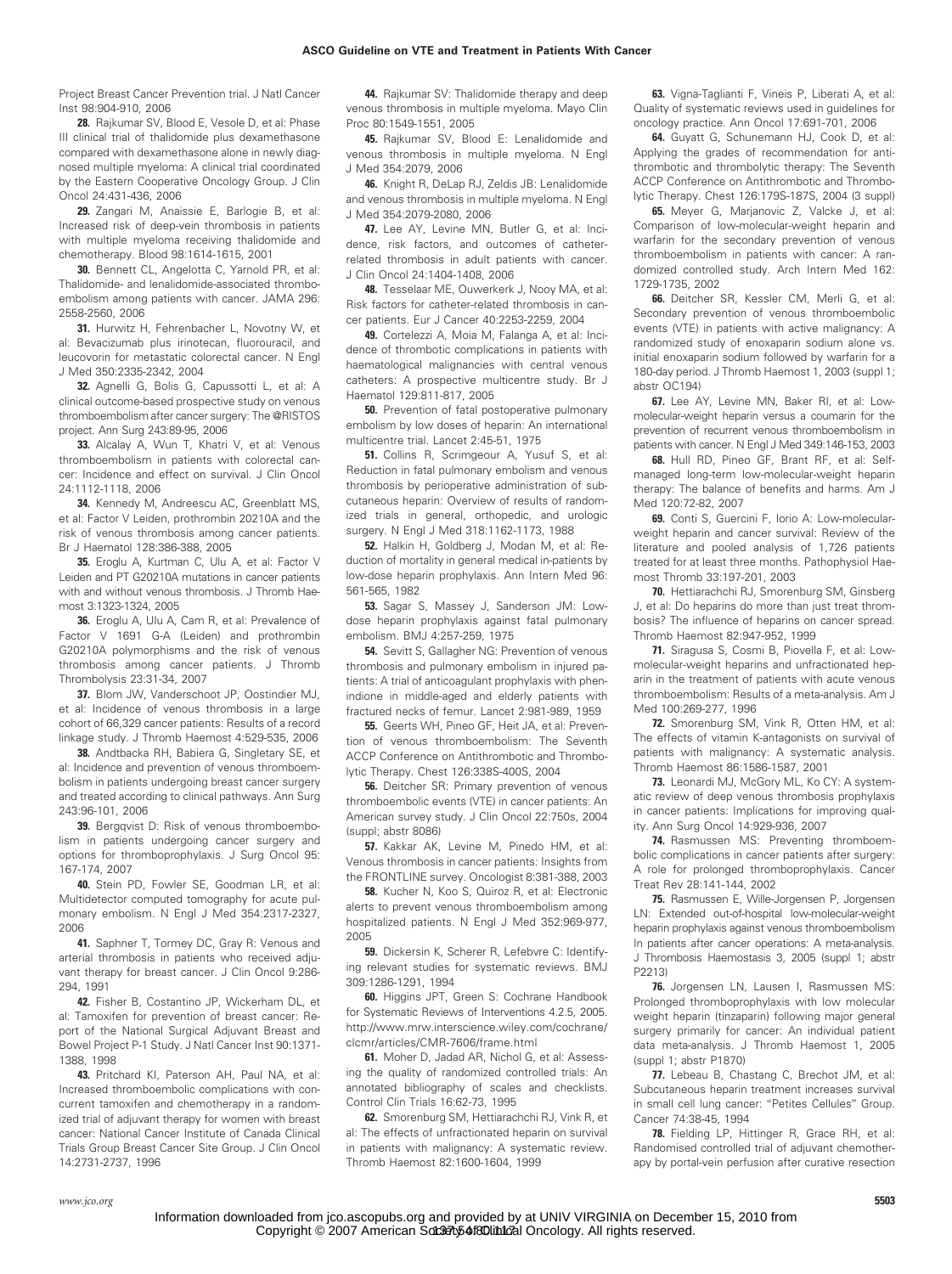#### **Lyman et al**

for colorectal adenocarcinoma. Lancet 340:502-506, 1992

**79.** Nitti D, Wils J, Sahmoud T, et al: Final results of a phase III clinical trial on adjuvant intraportal infusion with heparin and 5-fluorouracil (5-FU) in resectable colon cancer (EORTC GITCCG 1983- 1987): European Organization for Research and Treatment of Cancer, Gastrointestinal Tract Cancer Cooperative Group. Eur J Cancer 33:1209-1215, 1997

**80.** Kuderer NM, Khorana AA, Lyman GH, et al: A meta-analysis and systematic review of the efficacy and safety of anticoagulants as cancer treatment: Impact on survival and bleeding complications. Cancer 110:1149-1161, 2007

**81.** Hirsh J, Guyatt G, Albers GW, et al: The seventh ACCP guidelines are antithrombotic and thrombolytic therapy: Evidence-based guidelines. Chest 126:172S-173S, 2004

82. Büller HR, Agnelli G, Hull RD, et al: Antithrombotic therapy for venous thromboembolic disease: The Seventh ACCP Conference on Antithrombotic and Thrombolytic Therapy. Chest 126:401S-428S, 2004 (3 suppl)

**83.** Mandala` M, Falanga A, Piccioli A, et al: Venous thromboembolism and cancer: Guidelines of the Italian Association of Medical Oncology (AIOM). Crit Rev Oncol Hematol 59:194-204, 2006

**84.** Khorana AA, Francis CW, Culakova E, et al: Frequency, risk factors, and trends for venous thromboembolism among hospitalized cancer patients. Cancer 2007 [Epub ahead of print] PMID: 17918266

**85.** Alikhan R, Cohen AT, Combe S, et al: Risk factors for venous thromboembolism in hospitalized patients with acute medical illness: Analysis of the MEDENOX Study. Arch Intern Med 164:963-968, 2004

**86.** Samama MM, Cohen AT, Darmon JY, et al: A comparison of enoxaparin with placebo for the prevention of venous thromboembolism in acutely ill medical patients: Prophylaxis in Medical Patients with Enoxaparin Study Group. N Engl J Med 341: 793-800, 1999

**87.** Leizorovicz A, Cohen AT, Turpie AG, et al: Randomized, placebo-controlled trial of dalteparin for the prevention of venous thromboembolism in acutely ill medical patients. Circulation 110:874-879, 2004

**88.** Cohen AT, Davidson BL, Gallus AS, et al: Efficacy and safety of fondaparinux for the prevention of venous thromboembolism in older acute medical patients: Randomised placebo controlled trial. BMJ 332:325-329, 2006

**89.** Alikhan R, Cohen AT, Combe S, et al: Prevention of venous thromboembolism in medical patients with enoxaparin: A subgroup analysis of the MEDENOX study. Blood Coagul Fibrinolysis 14:341- 346, 2003

**90.** Gärdlund B: Randomised, controlled trial of low-dose heparin for prevention of fatal pulmonary embolism in patients with infectious diseases: The Heparin Prophylaxis Study Group. Lancet 347:1357- 1361, 1996

**91.** Mismetti P, Laporte-Simitsidis S, Tardy B, et al: Prevention of venous thromboembolism in internal medicine with unfractionated or low-molecularweight heparins: A meta-analysis of randomised clinical trials. Thromb Haemost 83:14-19, 2000

**92.** Vaitkus PT, Leizorovicz A, Cohen AT, et al: Mortality rates and risk factors for asymptomatic deep vein thrombosis in medical patients. Thromb Haemost 93:76-79, 2005

**93.** Levine M, Hirsh J, Gent M, et al: Doubleblind randomised trial of a very-low-dose warfarin for prevention of thromboembolism in stage IV breast cancer. Lancet 343:886-889, 1994

**94.** Haas SK: Prevention of venous thromboembolism with low-molecular-weight heparin in patients with metastatic breast or lung cancer: Results of the TOPIC Studies. J Thromb Haemost 3, 2005 (suppl 1; abstr OR059)

**95.** Kakkar AK, Haas S, Wolf H, et al: Evaluation of perioperative fatal pulmonary embolism and death in cancer surgical patients: The MC-4 cancer substudy. Thromb Haemost 94:867-871, 2005

**96.** Kearon C, Hirsh J: Management of anticoagulation before and after elective surgery. N Engl J Med 336:1506-1511, 1997

**97.** Roderick P, Nicholson T, Armitage A, et al: An evaluation of the costs, effectiveness and quality of renal replacement therapy provision in renal satellite units in England and Wales. Health Technol Assess 9:1-178, 2005

**98.** Clagett GP, Reisch JS: Prevention of venous thromboembolism in general surgical patients: Results of meta-analysis. Ann Surg 208:227-240, 1988

**99.** Rajkumar SV, Hayman SR, Lacy MQ, et al: Combination therapy with lenalidomide plus dexamethasone (Rev/Dex) for newly diagnosed myeloma. Blood 106:4050-4053, 2005

**100.** Dimopoulos M, Weber D, et al: Evaluating oral lenalidomide (Revlimid) and dexamethasone versus placebo and dexamethasone in patients with relapsed or refractory multiple myeloma. Haematologica 90:160, 2005

**101.** Zonder JA, Barlogie B, Durie BG, et al: Thrombotic complications in patients with newly diagnosed multiple myeloma treated with lenalidomide and dexamethasone: Benefit of aspirin prophylaxis. Blood 108:403, 2006

**102.** Miller KD, Chap LI, Holmes FA, et al: Randomized phase III trial of capecitabine compared with bevacizumab plus capecitabine in patients with previously treated metastatic breast cancer. J Clin Oncol 23:792-799, 2005

**103.** Johnson DH, Fehrenbacher L, Novotny WF, et al: Randomized phase II trial comparing bevacizumab plus carboplatin and paclitaxel with carboplatin and paclitaxel alone in previously untreated locally advanced or metastatic non-small-cell lung cancer. J Clin Oncol 22:2184-2191, 2004

**104.** Kakkar AK, Williamson RC: Thromboprophylaxis in malignant disease. Br J Surg 82:724-725, 1995

**105.** Kakkar VV, Howe CT, Nicolaides AN, et al: Deep vein thrombosis of the leg: Is there a "high risk" group? Am J Surg 120:527-530, 1970

**106.** Huber O, Bounameaux H, Borst F, et al: Postoperative pulmonary embolism after hospital discharge: An underestimated risk. Arch Surg 127: 310-313, 1992

**107.** Clarke-Pearson DL, Synan IS, Hinshaw WM, et al: Prevention of postoperative venous thromboembolism by external pneumatic calf compression in patients with gynecologic malignancy. Obstet Gynecol 63:92-98, 1984

**108.** Turpie AG, Gallus A, Beattie WS, et al: Prevention of venous thrombosis in patients with intracranial disease by intermittent pneumatic compression of the calf. Neurology 27:435-438, 1977

**109.** Gallus AS, Hirsh J, O'Brien SE, et al: Prevention of venous thrombosis with small, subcutaneous doses of heparin. JAMA 235:1980-1982, 1976

**110.** Comparison of a low molecular weight heparin and unfractionated heparin for the prevention of deep vein thrombosis in patients undergoing abdominal surgery: The European Fraxiparin Study (EFS) Group. Br J Surg 75:1058-1063, 1988

**111.** Efficacy and safety of enoxaparin versus unfractionated heparin for prevention of deep vein thrombosis in elective cancer surgery: A doubleblind randomized multicentre trial with venographic assessment—ENOXACAN Study Group. Br J Surg 84:1099-1103, 1997

**112.** Bergqvist D, Burmark US, Flordal PA, et al: Low molecular weight heparin started before surgery as prophylaxis against deep vein thrombosis: 2500 versus 5000 XaI units in 2070 patients. Br J Surg 82:496-501, 1995

**113.** Wille-Jørgensen P, Rasmussen MS, Andersen BR, et al: Heparins and mechanical methods for thromboprophylaxis in colorectal surgery. Cochrane Database Syst Rev 4:CD001217, 2003

**114.** Bergqvist D, Agnelli G, Cohen AT, et al: Duration of prophylaxis against venous thromboembolism with enoxaparin after surgery for cancer. N Engl J Med 346:975-980, 2002

**115.** Rasmussen MS, Jorgensen LN, Wille-Jorgensen P, et al: Prolonged prophylaxis with dalteparin to prevent late thromboembolic complications in patients undergoing major abdominal surgery: A multicenter randomized open-label study. J Thromb Haemost 4:2384-2390, 2006

**116.** Secin FP, Jiborn T, Bjartell AS, et al: Multiinstitutional study of symptomatic deep venous thrombosis and pulmonary embolism in prostate cancer patients undergoing laparoscopic or robotassisted laparoscopic radical prostatectomy. Eur Urol [epub ahead of print onJune 11, 2007]

**117.** Agnelli G, Piovella F, Buoncristiani P, et al: Enoxaparin plus compression stockings compared with compression stockings alone in the prevention of venous thromboembolism after elective neurosurgery. N Engl J Med 339:80-85, 1998

**118.** Clarke-Pearson DL, Synan IS, Dodge R, et al: A randomized trial of low-dose heparin and intermittent pneumatic calf compression for the prevention of deep venous thrombosis after gynecologic oncology surgery. Am J Obstet Gynecol 168:1146-1153, 1993; discussion 1153-1154

**119.** Clarke-Pearson DL: Prevention of venous thromboembolism in gynecologic surgery patients. Curr Opin Obstet Gynecol 5:73-79, 1993

**120.** Clarke-Pearson DL, Dodge RK, Synan I, et al: Venous thromboembolism prophylaxis: Patients at high risk to fail intermittent pneumatic compression. Obstet Gynecol 101:157-163, 2003

**121.** Maxwell GL, Synan I, Dodge R, et al: Pneumatic compression versus low molecular weight heparin in gynecologic oncology surgery: A randomized trial. Obstet Gynecol 98:989-995, 2001

**122.** Ginzburg E, Cohn SM, Lopez J, et al: Randomized clinical trial of intermittent pneumatic compression and low molecular weight heparin in trauma. Br J Surg 90:1338-1344, 2003

**123.** Tsai AW, Cushman M, Rosamond WD, et al: Coagulation factors, inflammation markers, and venous thromboembolism: The Longitudinal Investigation of Thromboembolism Etiology (LITE). Am J Med 113:636-642, 2002

**124.** Hull RD, Pineo GF, Brant RF, et al: Long-term low-molecular-weight heparin versus usual care in proximal-vein thrombosis patients with cancer. Am J Med 119:1062-1072, 2006

**125.** Deitcher SR, Kessler CM, Merli G, et al: Secondary prevention of venous thromboembolic events in patients with active cancer: Enoxaparin alone versus initial enoxaparin followed by warfarin for a 180-day period. Clin Appl Thromb Hemost 12:389-396, 2006